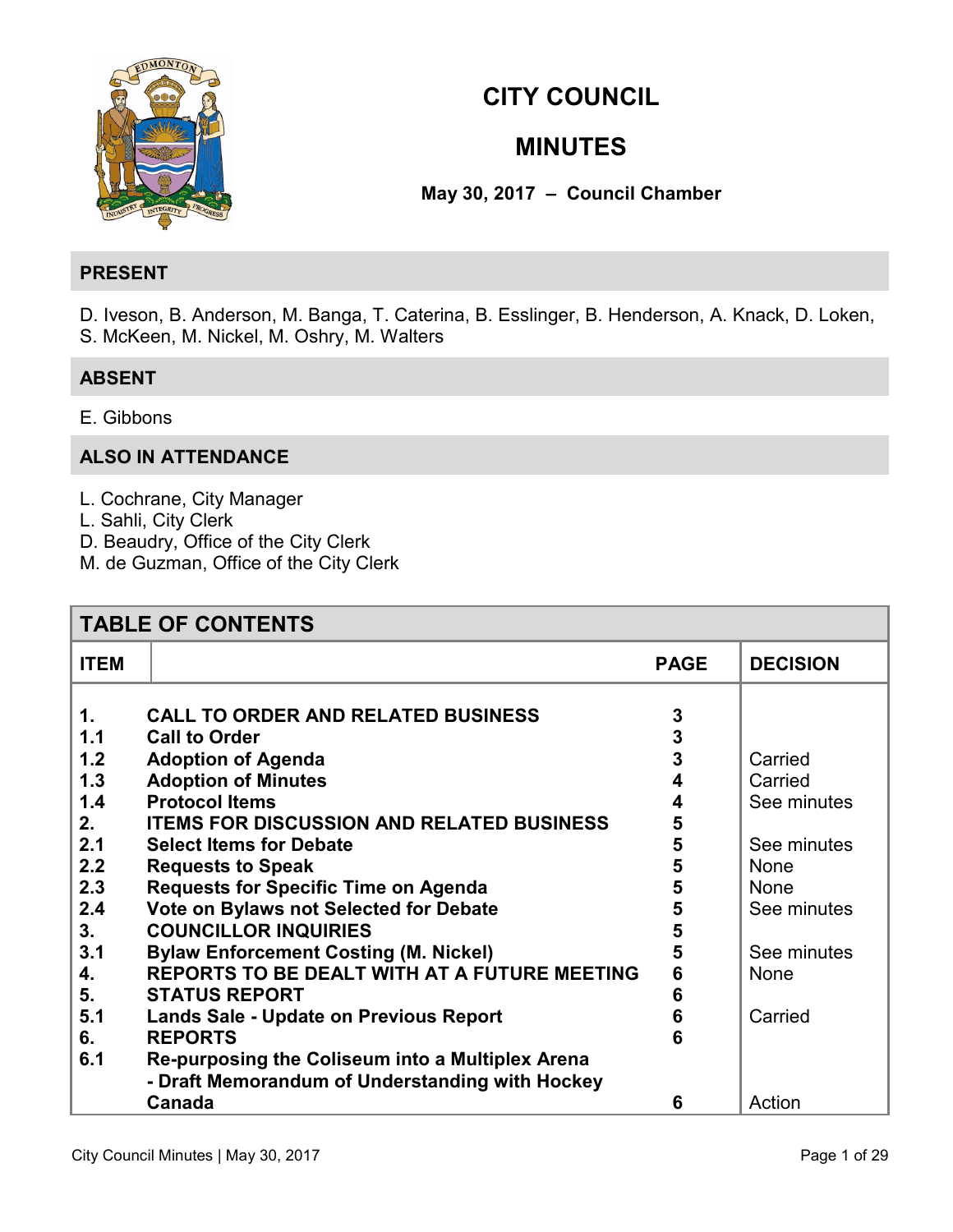| 6.2  | <b>High-level Analysis of the Financial and</b>                                   |                |                |
|------|-----------------------------------------------------------------------------------|----------------|----------------|
|      | <b>Operational Opportunities to Re-purpose Single</b>                             |                |                |
|      | <b>Sheet Arenas</b>                                                               | $\overline{7}$ | Carried        |
| 6.3  | <b>Valley Line West LRT - Land Acquisition</b>                                    | 8              | Carried        |
| 6.4  | The Way Ahead Progress Report 2016                                                | 8              | Carried        |
| 6.5  | <b>Jasper Avenue Reconstruction and Streetscape</b>                               |                |                |
|      | <b>Improvements</b>                                                               | 8              | Carried        |
| 6.6  | <b>City Policy for the Neighbourhood Renewal Program</b>                          |                |                |
|      | - A policy to ensure the long term                                                |                |                |
|      | sustainability of the Neighbourhood Renewal                                       |                |                |
|      | Program                                                                           | 9              | Carried        |
| 6.7  | <b>Edmonton Heritage Council - Heritage Community</b>                             |                |                |
|      | <b>Investment Program 2017 - Quarter 1 Results</b>                                | 9              | Carried        |
| 6.8  | <b>Edmonton Arts Council - 2017 Celebrations and</b>                              |                |                |
|      | <b>Parades Grant Recommendations</b>                                              | 10             | Carried        |
| 6.9  | <b>Edmonton Arts Council - Artist Project Grant</b>                               |                |                |
|      | <b>Recommendations</b>                                                            | 10             | Carried        |
| 6.10 | <b>Options to Eliminate Motorboats on Whitemud Creek</b>                          | 10             | Carried        |
| 7.   | <b>BYLAWS</b>                                                                     | 11             |                |
| 7.1  | <b>Bylaw 17967 to Designate Street Railway</b>                                    |                |                |
|      | <b>Substation No. 600 as a Municipal Historic</b>                                 | 11             |                |
| 7.2  | <b>Resource</b>                                                                   |                | Three readings |
|      | Bylaw 17984 to Designate the Mill Creek House as<br>a Municipal Historic Resource | 12             | Three readings |
| 7.3  | Bylaw 18008 - A Bylaw to authorize the City of                                    |                |                |
|      | <b>Edmonton to undertake, construct and finance</b>                               |                |                |
|      | <b>Citizen Services Project - Lewis Farms Community</b>                           |                |                |
|      | <b>Recreation Centre and Library</b>                                              | 13             | First reading  |
| 7.4  | Bylaw 17980 - A Bylaw to authorize the City of                                    |                |                |
|      | Edmonton to undertake, construct and finance                                      |                |                |
|      | <b>City Operations Project, Valley Line LRT - Phase</b>                           |                |                |
|      | 2                                                                                 | 13             | First reading  |
| 7.5  | Bylaw 17937 to Designate the Rodd Apartments as a                                 |                |                |
|      | <b>Municipal Historic Resource</b>                                                | 14             | Three readings |
| 7.6  | Bylaw 18010 - Closure of Vehicle Access - 10110                                   |                |                |
|      | 96 Street NW                                                                      | 15             | Three readings |
| 7.7  | Bylaw 18009 - Closure of Vehicle Access - 9601                                    |                |                |
|      | <b>Jasper Avenue NW</b>                                                           | 16             | Three readings |
| 7.8  | Bylaw 17994 - Access closure to titled parcel at                                  |                |                |
|      | 10540 112 Street NW on 113 Street NW Access 1                                     | 17             | Three readings |
| 7.9  | Bylaw 17999 - Access closure to titled parcel at                                  |                |                |
|      | 10540 112 Street NW on 113 Street NW Access 2                                     | 18             | Three readings |
| 7.10 | Bylaw 17995 - Access closure to titled parcel at                                  |                |                |
|      | 10578 111 Street NW on 111 Street NW                                              | 19             | Three readings |
| 7.11 | Bylaw 17996 - Access closure to titled parcel at                                  |                |                |
|      | 10577 112 Street NW on 112 Street NW                                              | 20             | Three readings |
| 7.12 | Bylaw 17997 - Access closure to titled parcel at                                  |                |                |
|      | 10554 114 Street NW on 114 Street NW                                              | 21             | Three readings |
| 7.13 | Bylaw 17998 - Access closure to titled parcel at                                  |                |                |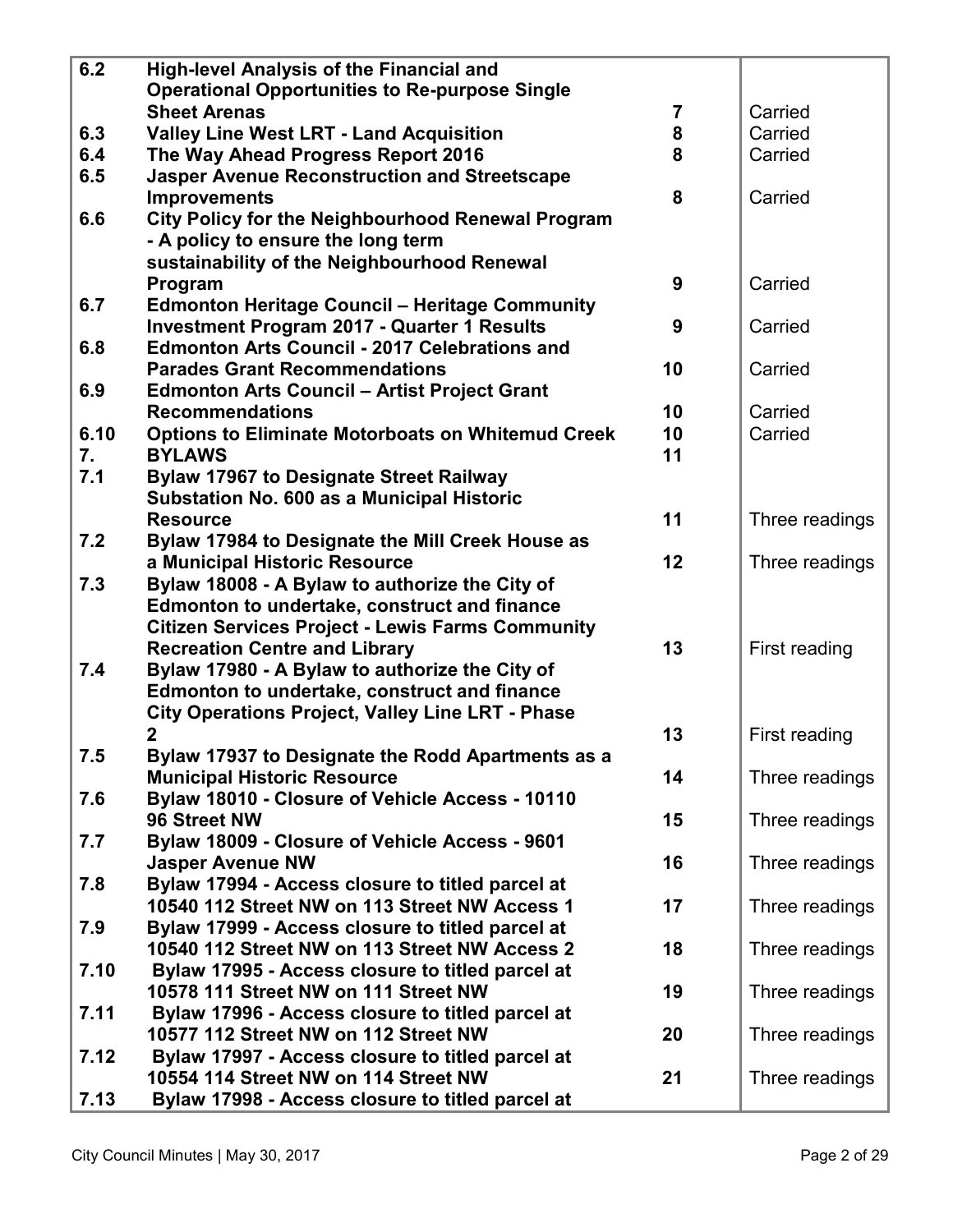<span id="page-2-0"></span>

|                 | 10921 106 Avenue NW on 110 Street NW<br>22              | Three readings |
|-----------------|---------------------------------------------------------|----------------|
| 8.              | <b>MOTIONS PENDING</b><br>23                            |                |
| 8.1             | <b>Community League Projects (M. Walters)</b><br>23     | Action         |
| 8.2             | Update on Refugees from Syria (M. Walters)<br>24        | Action         |
| 8.3             | <b>City of Edmonton Signage (T. Caterina)</b><br>25     | Action         |
| 9.              | <b>PRIVATE REPORTS</b><br>26                            |                |
| 9.1             | <b>Annexation Update</b><br>26                          | Carried        |
| 9.2             | Northlands Update - Verbal Report<br>27                 | Carried        |
| 9.3             | <b>Summer 2017 Event Request</b><br>27                  | Action         |
| 9.4             | <b>Contractual Update - Verbal report</b><br>28         | Carried        |
| 10 <sub>1</sub> | NOTICES OF MOTION AND MOTIONS WITHOUT CUSTOMARY         |                |
|                 | <b>NOTICE</b><br>29                                     |                |
| 10.1            | <b>Changes to Council Calendar (B. Esslinger)</b><br>29 | Carried        |
| 11.             | <b>ADJOURNMENT</b><br>29                                |                |
|                 |                                                         |                |

## **DECISION SUMMARY**

**ITEM DECISION** 

## **1. CALL TO ORDER AND RELATED BUSINESS**

#### 1.1 **Call to Order**

Mayor D. Iveson called the meeting to order at 9:32 a.m., and acknowledged that Council is meeting on the traditional land of Treaty 6 Territory, and he also acknowledged the diverse Indigenous peoples whose ancestors' footsteps have marked this territory for centuries such as: Cree, Dene, Saulteaux, Blackfoot, Nakota Sioux, as well as Metis and Inuit, and now settlers from around the world.

## 1.2 **Adoption of Agenda**

#### **Moved B. Esslinger - A. Knack:**

That the May 30, 2017, City Council meeting agenda be adopted with the following changes:

## **Additions:**

- 6.7 Edmonton Heritage Council Heritage Community Investment Program 2017 – Quarter 1 Results – Project, Project Accelerator & Travel Grants - Community and Public Services Committee Report
- 6.8 Edmonton Arts Council 2017 Celebrations and Parades Grant Recommendations - Community and Public Services Committee Report
- 6.9 Edmonton Arts Council Artist Project Grants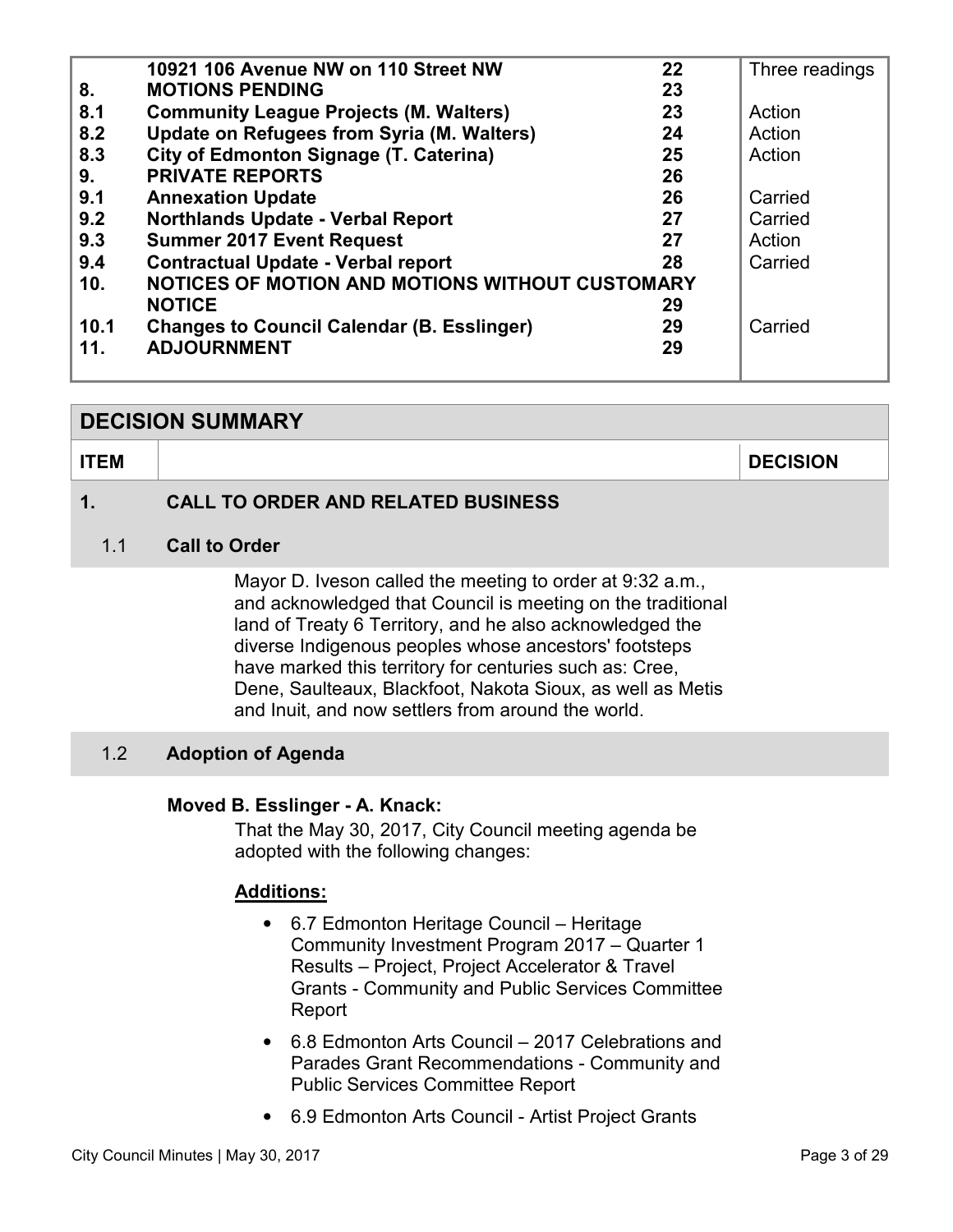Recommendations - Community and Public Services Committee Report

- <span id="page-3-0"></span>• 6.10 Options to Eliminate Motorboats on Whitemud Creek - Community and Public Services Committee Report
- 9.3 Summer 2017 Event Request PRIVATE Community and Public Services Committee Report (Section 16 of the *Freedom of Information and Protection of Privacy Act*)
- 9.4 Contractual Update Verbal report PRIVATE (Sections 16, 24, 25 and 27 of the *Freedom of Information and Protection of Privacy Act*)

## **Replacement Pages:**

- 6.6 City Policy for the Neighbourhood Renewal Program – A policy to ensure the long term sustainability of the Neighbourhood Renewal Program
	- Page 4 of item 6.6
- 7.5 Bylaw 17937 To Designate the Rodd Apartments as a Municipal Historic Resource - Attachment 1, Page 17 of 27
- 9.1 Annexation Update PRIVATE - Attachment 1

#### **In Favour:** Carried Carried Carried Carried Carried Carried Carried Carried Carried Carried Carried Carried Carried Carried Carried Carried Carried Carried Carried Carried Carried Carried Carried Carried Carried Carried C

- D. Iveson, B. Anderson, M. Banga, T. Caterina,
- B. Esslinger, B. Henderson, A. Knack, S. McKeen,
- M. Nickel, M. Oshry, M. Walters

#### **Absent:**

E. Gibbons, D. Loken

## 1.3 **Adoption of Minutes**

## **Moved A. Knack - M. Oshry:**

That the following City Council meeting minutes be adopted:

- May 8, 2017, City Council Public Hearing
- May 9, 2017, City Council
- May 23, 2017, Special City Council

## **In Favour: Carried**

D. Iveson, B. Anderson, M. Banga, T. Caterina,

B. Esslinger, B. Henderson, A. Knack, S. McKeen,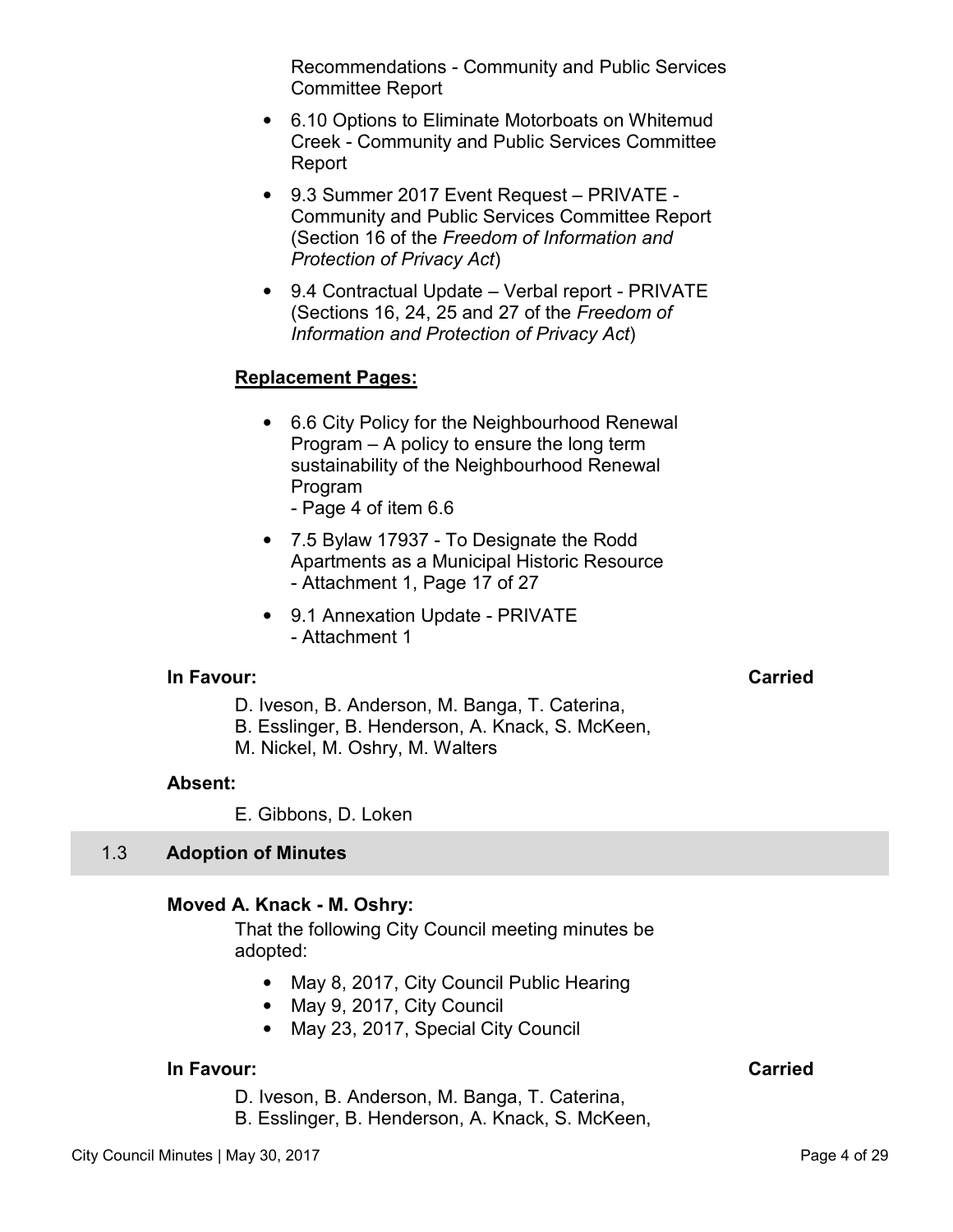E. Gibbons, D. Loken

#### <span id="page-4-0"></span>1.4 **Protocol Items**

#### **Elmwood Elementary School (D. Iveson)**

Mayor D. Iveson, on behalf of City Council, welcomed the Grade two class from Elmwood Elementary School and their teacher, N. Edward.

#### **St. Richard School (D. Iveson)**

Mayor D. Iveson, on behalf of City Council, welcomed the Grade six classes from St. Richard School and their teachers, A. Malkin and M. Bui.

## **2. ITEMS FOR DISCUSSION AND RELATED BUSINESS**

#### 2.1 **Select Items for Debate**

The following items were selected for debate: 6.1, 6.2, 9.1, 9.2, 9.3 and 9.4.

A. Laughlin, Deputy City Manager, Integrated Infrastructure Services, answered Council's questions.

#### 2.2 **Requests to Speak**

There were no requests to speak.

## 2.3 **Requests for Specific Time on Agenda**

There were no requests for any items to be dealt with at a specific time.

#### 2.4 **Vote on Bylaws not Selected for Debate**

See Section 7 - Bylaws.

## **3. COUNCILLOR INQUIRIES**

#### 3.1 **Bylaw Enforcement Costing (M. Nickel)**

| 1. What bylaw provisions require<br>property owners to clear snow from      | Citizen Svcs.            |
|-----------------------------------------------------------------------------|--------------------------|
| their sidewalks and keep their<br>properties clean?                         | Due by:<br>Aug. 21, 2017 |
| 2. For these two issues, if a property<br>owner does not comply, how is the |                          |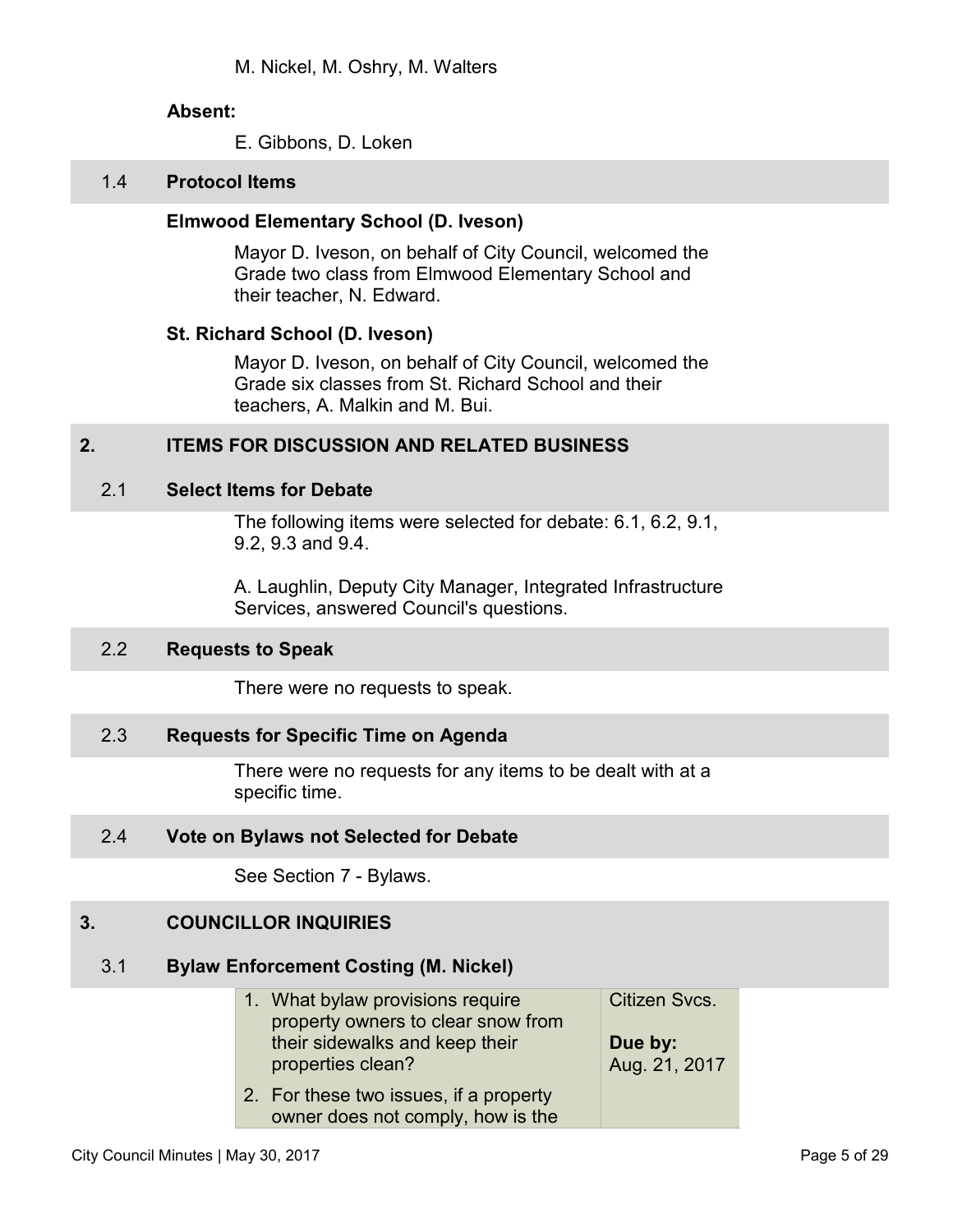amount of the fine determined, and how is the amount billed to the tax roll calculated? **Community** and Pub. Svcs. **Committee** 

3. What are the principles that apply to these two calculations?

## <span id="page-5-0"></span>**4. REPORTS TO BE DEALT WITH AT A FUTURE MEETING - NONE**

## **5. STATUS REPORT**

5.1 **Lands Sale - Update on Previous Report** 

#### **Moved M. Walters - M. Oshry:**

| That the revised due date of "To be" | Sustainable                             |
|--------------------------------------|-----------------------------------------|
| determined", be approved.            | Dev.                                    |
|                                      | <b>Due Date:</b><br>To be<br>determined |

#### **In Favour: Carried**

D. Iveson, B. Anderson, M. Banga, T. Caterina,

- B. Esslinger, B. Henderson, A. Knack, D. Loken,
- S. McKeen, M. Nickel, M. Oshry, M. Walters

#### **Absent:**

E. Gibbons

#### **6. REPORTS**

## 6.1 **Re-purposing the Coliseum into a Multiplex Arena - Draft Memorandum of Understanding with Hockey Canada**

Items 6.1 and 6.2 were dealt with together.

R. Smyth, Deputy City Manager, Citizen Services, made a presentation and answered Council's questions. L. Cochrane, City Manager; A. Laughlin, Deputy City Manager, R. Jevne and J. Meliefste, Integrated Infrastructure Services; N. Jacobsen, Financial and Corporate Services (Law); R. G. Klassen, Deputy City Manager, Regional and Economic Development; T. Burge, Chief Financial Officer and Deputy City Manager, Financial and Corporate Services; and P. Ohm, Sustainable Development, answered Council's questions.

## **Moved B. Esslinger - M. Banga:**

| Re-purposing the Coliseum into a    | Citizen Svcs. |
|-------------------------------------|---------------|
| <b>Multiplex Arena - Additional</b> |               |
| Information Regarding the Area      |               |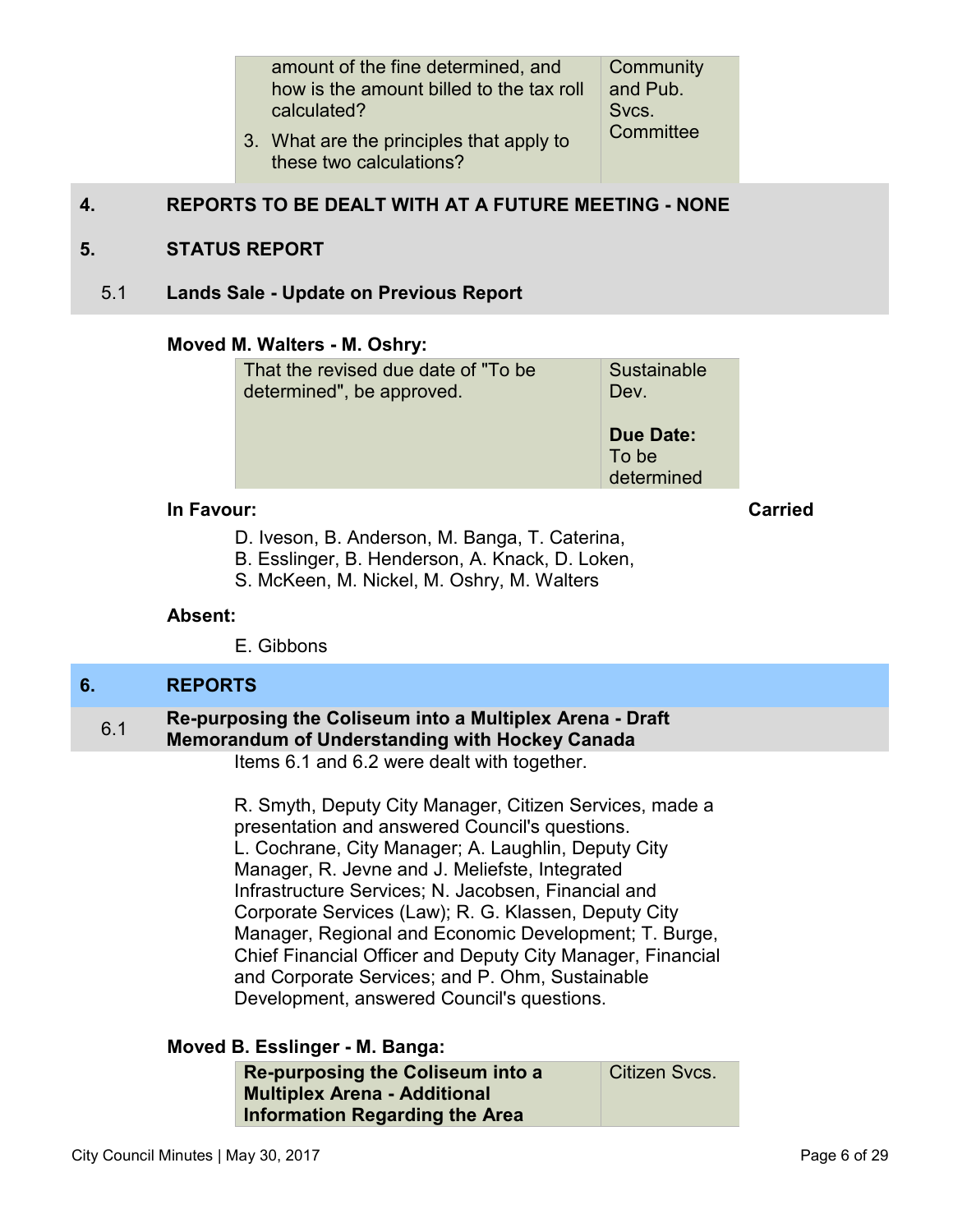<span id="page-6-0"></span>

| <b>Redevelopment Plan and Options for</b><br><b>Single Sheet Arenas</b>                                                                                                                                                                                           |                      |
|-------------------------------------------------------------------------------------------------------------------------------------------------------------------------------------------------------------------------------------------------------------------|----------------------|
| That Council pause consideration of the<br>Coliseum re-purposing and the<br>Memorandum of Understanding and refer<br>back to Administration:                                                                                                                      | Due by:<br>Mar. 2018 |
| • to return after resolution of the<br>Northlands business plan and site<br>lease matters                                                                                                                                                                         |                      |
| to articulate the high-level options<br>$\bullet$<br>and timelines for dealing with aging<br>single sheets, including a scenario<br>with a newly built or repurposed<br>multiplex with potential partners,<br>including, but not limited to Hockey<br>Canada, and |                      |
| to report on how the Area<br>$\bullet$<br>Redevelopment Plan would deal<br>with different scenarios for north of<br>118 avenue, including recreation<br>use.                                                                                                      |                      |

## **In Favour:** Carried

- D. Iveson, B. Anderson, M. Banga, T. Caterina,
- B. Esslinger, B. Henderson, A. Knack, S. McKeen,
- M. Nickel, M. Oshry, M. Walters

## **Opposed:**

D. Loken

#### **Absent:**

E. Gibbons

## 6.2 **High-level Analysis of the Financial and Operational Opportunities to Re-purpose Single Sheet Arenas**

Items 6.1 and 6.2 were dealt with together.

## **Moved B. Anderson - M. Nickel:**

| That the May 30, 2017, Integrated<br>Infrastructure Services report CR 4730, | Integrated<br>Infrastructure |
|------------------------------------------------------------------------------|------------------------------|
| be received for information.                                                 | Svcs.                        |
|                                                                              |                              |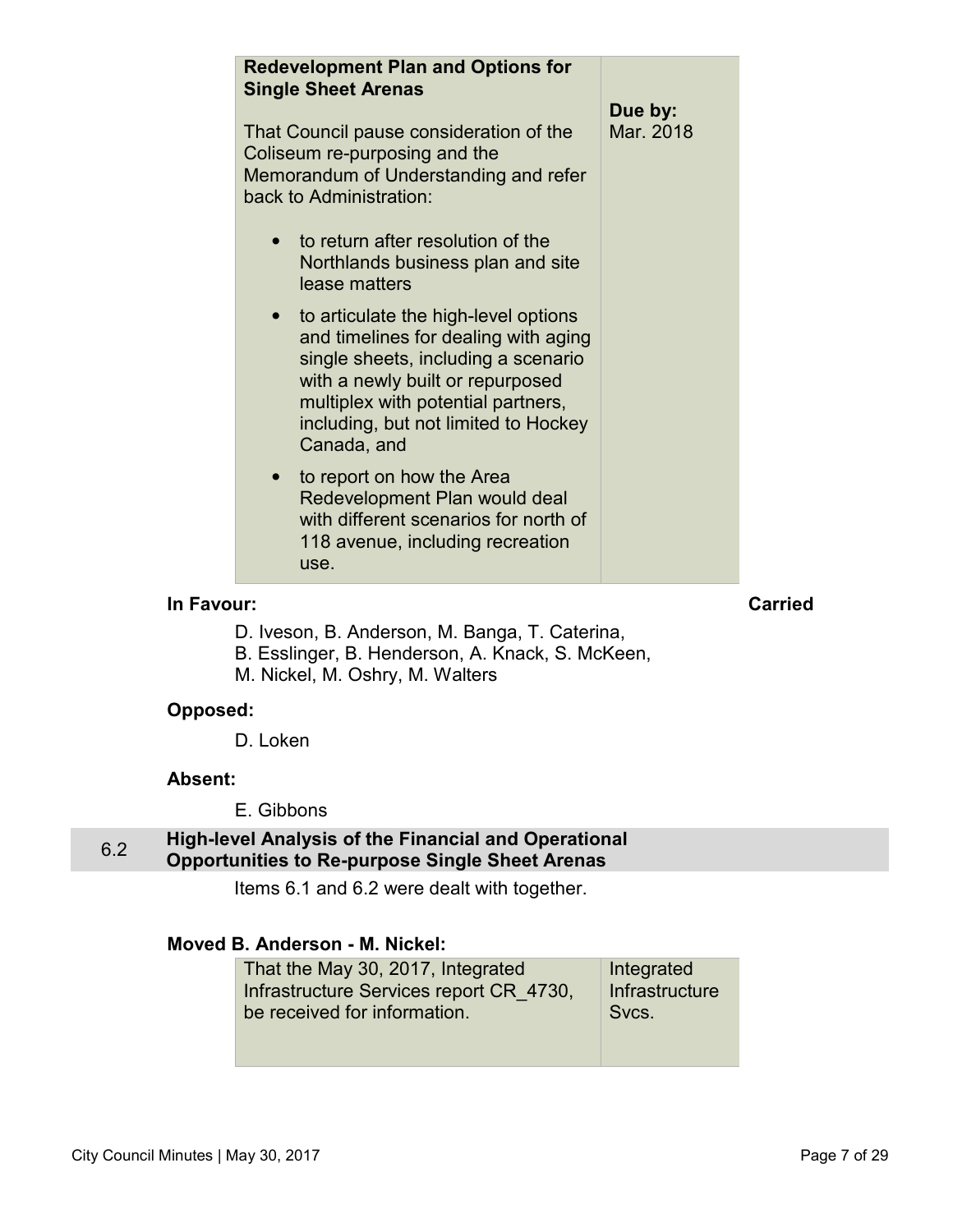#### <span id="page-7-0"></span>**In Favour:** Carried Carried Carried Carried Carried Carried Carried Carried Carried Carried Carried Carried Carried Carried Carried Carried Carried Carried Carried Carried Carried Carried Carried Carried Carried Carried C

- D. Iveson, B. Anderson, M. Banga, T. Caterina,
- B. Esslinger, B. Henderson, A. Knack, D. Loken,
- S. McKeen, M. Nickel, M. Oshry, M. Walters

#### **Absent:**

E. Gibbons

## 6.3 **Valley Line West LRT - Land Acquisition**

## **Moved M. Walters - M. Oshry:**

That the updated capital profile 16-66- 7017 Valley Line LRT - Downtown to Lewis Farms, and the added scope and funding for land acquisition as set out in Attachment 1 of the May 23, 2017, Integrated Infrastructure Services report CR\_4721, be approved. Integrated **Infrastructure** Svcs.

#### **In Favour: Carried**

- D. Iveson, B. Anderson, M. Banga, T. Caterina,
- B. Esslinger, B. Henderson, A. Knack, D. Loken,
- S. McKeen, M. Nickel, M. Oshry, M. Walters

#### **Absent:**

E. Gibbons

## 6.4 *The Way Ahead* **Progress Report 2016**

#### **Moved M. Walters - M. Oshry:**

That the revised targets for Corporate Measure 4.2, "Travel Time and Reliability for Goods and Services Movement", of 12.5 minutes for the median truck travel time and 16 minutes for the 85 percentile truck travel time, as outlined in the May 23, 2017, Office of the City Manager report CR\_4681, be approved. Office of the City Manager

#### **In Favour: Carried**

- D. Iveson, B. Anderson, M. Banga, T. Caterina,
- B. Esslinger, B. Henderson, A. Knack, D. Loken,
- S. McKeen, M. Nickel, M. Oshry, M. Walters

#### **Absent:**

E. Gibbons

City Council Minutes | May 30, 2017 Page 8 of 29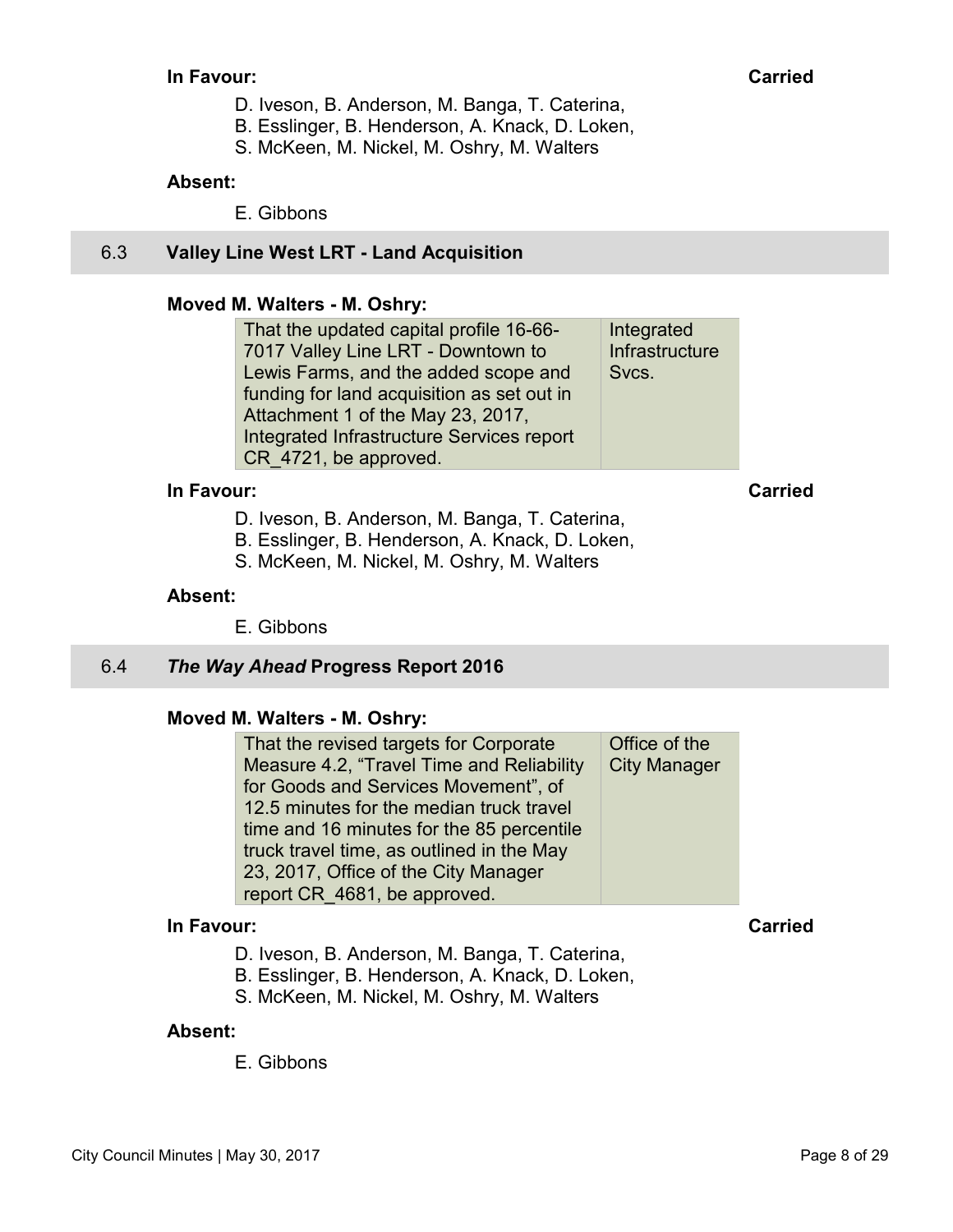#### <span id="page-8-0"></span>**Moved M. Walters - M. Oshry:**

That the May 23, 2017, Integrated Infrastructure Services report CR\_3323, be received for information. Integrated **Infrastructure** Svcs.

## **In Favour: Carried**

D. Iveson, B. Anderson, M. Banga, T. Caterina,

- B. Esslinger, B. Henderson, A. Knack, D. Loken,
- S. McKeen, M. Nickel, M. Oshry, M. Walters

#### **Absent:**

E. Gibbons

**City Policy for the Neighbourhood Renewal Program - A policy to ensure the long term sustainability of the Neighbourhood Renewal Program** 

#### **Moved M. Walters - M. Oshry:**

| That the revised Policy C595, as set out | Integrated     |
|------------------------------------------|----------------|
| in Attachment 2 of the May 23, 2017,     | Infrastructure |
| Executive Committee report 4, be         | Svcs.          |
| approved.                                |                |

## **In Favour: Carried**

- D. Iveson, B. Anderson, M. Banga, T. Caterina,
- B. Esslinger, B. Henderson, A. Knack, D. Loken,
- S. McKeen, M. Nickel, M. Oshry, M. Walters

#### **Absent:**

E. Gibbons

#### 6.7 **Edmonton Heritage Council – Heritage Community Investment Program 2017 - Quarter 1 Results**

#### **Moved M. Walters - M. Oshry:**

| That the recommendations as outlined in | <b>Heritage</b> |
|-----------------------------------------|-----------------|
| Attachment 1 of the May 26, 2017,       | Council         |
| Edmonton Heritage Council report        |                 |
| CR 4780, be approved.                   |                 |

#### **In Favour: Carried**

- D. Iveson, B. Anderson, M. Banga, T. Caterina,
- B. Esslinger, B. Henderson, A. Knack, D. Loken,
- S. McKeen, M. Nickel, M. Oshry, M. Walters

#### **Absent:**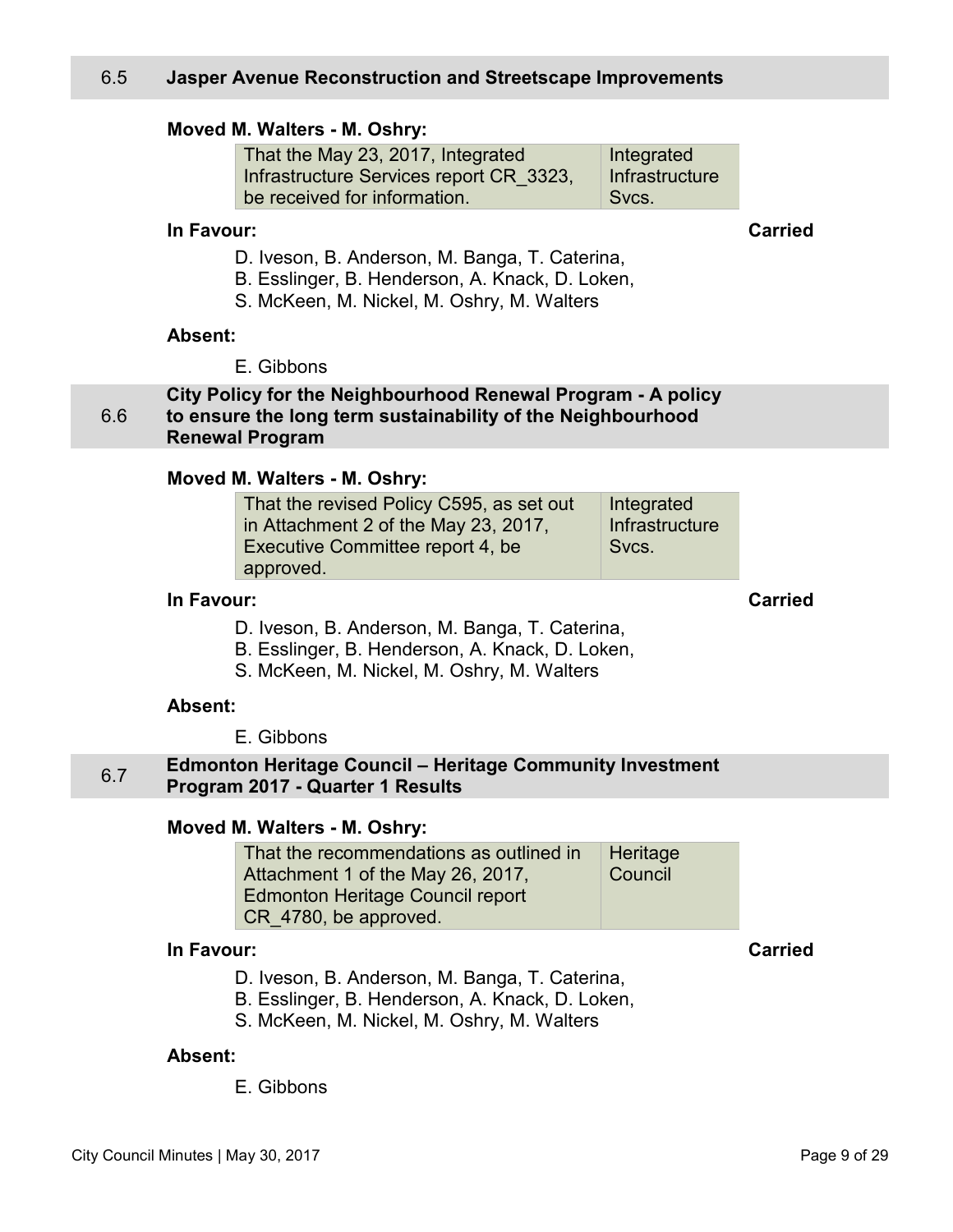## <span id="page-9-0"></span>6.8 **Edmonton Arts Council - 2017 Celebrations and Parades Grant Recommendations**

#### **Moved M. Walters - M. Oshry:**

| <b>Arts Council</b> |
|---------------------|
|                     |
|                     |
|                     |
|                     |
|                     |
|                     |

#### **In Favour: Carried**

- D. Iveson, B. Anderson, M. Banga, T. Caterina,
- B. Esslinger, B. Henderson, A. Knack, D. Loken,
- S. McKeen, M. Nickel, M. Oshry, M. Walters

#### **Absent:**

E. Gibbons

#### 6.9 **Edmonton Arts Council – Artist Project Grant Recommendations**

#### **Moved M. Walters - M. Oshry:**

| That the 2017 Edmonton Arts Council          | <b>Arts Council</b> |
|----------------------------------------------|---------------------|
| <b>Artist Project Grants Recommendations</b> |                     |
| as outlined in Attachment 2 of the May 26,   |                     |
| 2017, Edmonton Arts Council report           |                     |
| CR_4855, be approved.                        |                     |

## **In Favour: Carried**

- D. Iveson, B. Anderson, M. Banga, T. Caterina,
- B. Esslinger, B. Henderson, A. Knack, D. Loken,
- S. McKeen, M. Nickel, M. Oshry, M. Walters

#### **Absent:**

E. Gibbons

#### 6.10 **Options to Eliminate Motorboats on Whitemud Creek**

#### **Moved M. Walters - M. Oshry:**

| 1. That Administration begin the steps<br>towards the federal application under<br>the Vessel Operation Restriction<br>Regulation to restrict motorized boat<br>access to Whitemud Creek.     | Citizen Svcs. |
|-----------------------------------------------------------------------------------------------------------------------------------------------------------------------------------------------|---------------|
| 2. That Administration work with<br>organizations, such as the Sierra Club,<br>to develop wording and location for<br>signage along Whitemud Creek and<br>other sensitive waterways along the |               |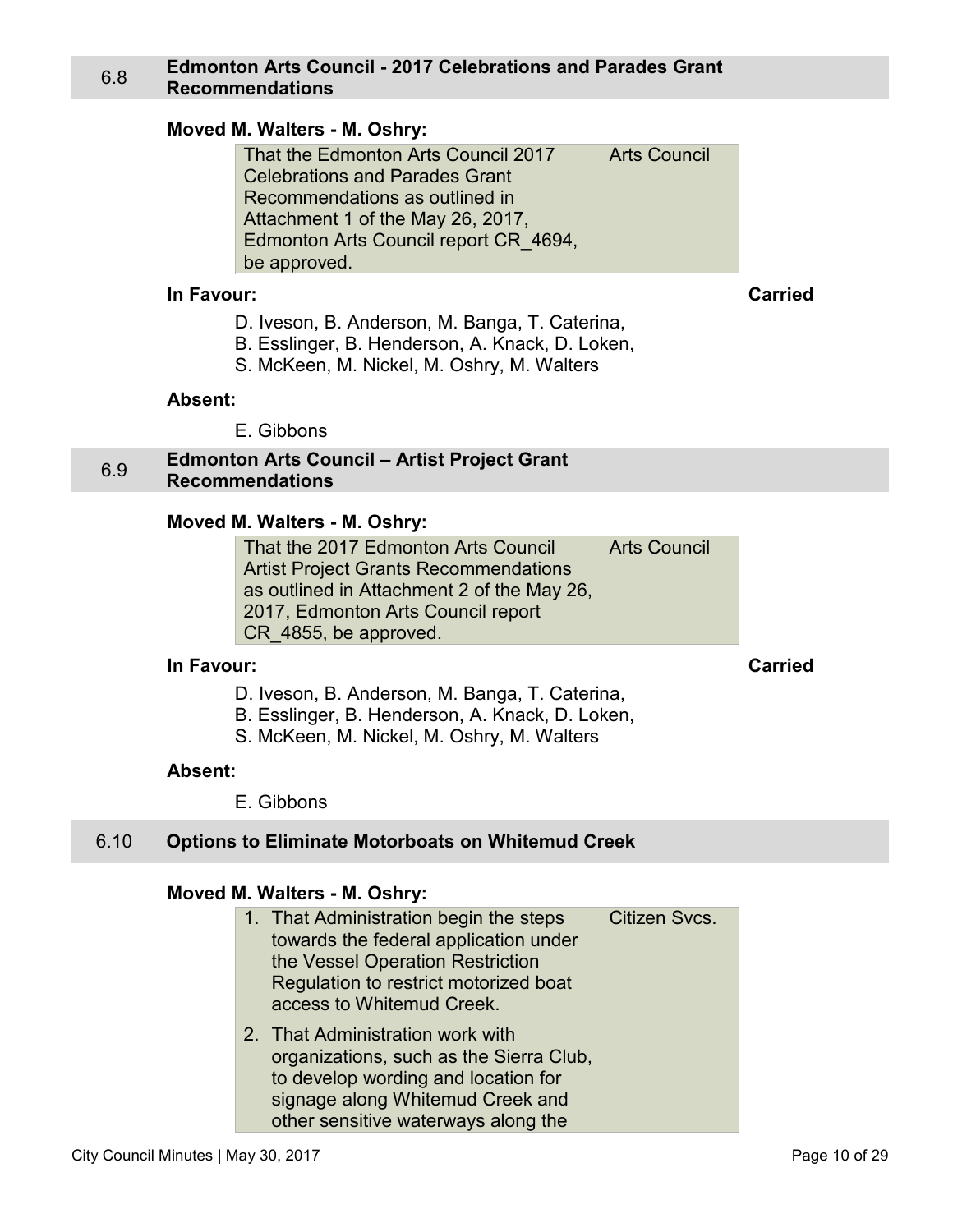North Saskatchewan River system in the Edmonton reaches.

#### <span id="page-10-0"></span>**In Favour: Carried**

- D. Iveson, B. Anderson, M. Banga, T. Caterina,
- B. Esslinger, B. Henderson, A. Knack, D. Loken,
- S. McKeen, M. Nickel, M. Oshry, M. Walters

#### **Absent:**

E. Gibbons

#### **7. BYLAWS**

#### 7.1 **Bylaw 17967 to Designate Street Railway Substation No. 600 as a Municipal Historic Resource**

## **Moved B. Anderson - T. Caterina:**

That Bylaw 17967 be read a first time.

#### **In Favour: Carried**

- D. Iveson, B. Anderson, M. Banga, T. Caterina,
- B. Esslinger, B. Henderson, A. Knack, D. Loken,
- S. McKeen, M. Nickel, M. Oshry, M. Walters

#### **Absent:**

E. Gibbons

#### **Moved B. Anderson - T. Caterina:**

That Bylaw 17967 be read a second time.

#### **In Favour: Carried**

- D. Iveson, B. Anderson, M. Banga, T. Caterina,
- B. Esslinger, B. Henderson, A. Knack, D. Loken,
- S. McKeen, M. Nickel, M. Oshry, M. Walters

#### **Absent:**

E. Gibbons

#### **Moved B. Anderson - T. Caterina:**

That Bylaw 17967 be considered third reading.

## **In Favour: Carried**

- D. Iveson, B. Anderson, M. Banga, T. Caterina,
- B. Esslinger, B. Henderson, A. Knack, D. Loken,
- S. McKeen, M. Nickel, M. Oshry, M. Walters

#### **Absent:**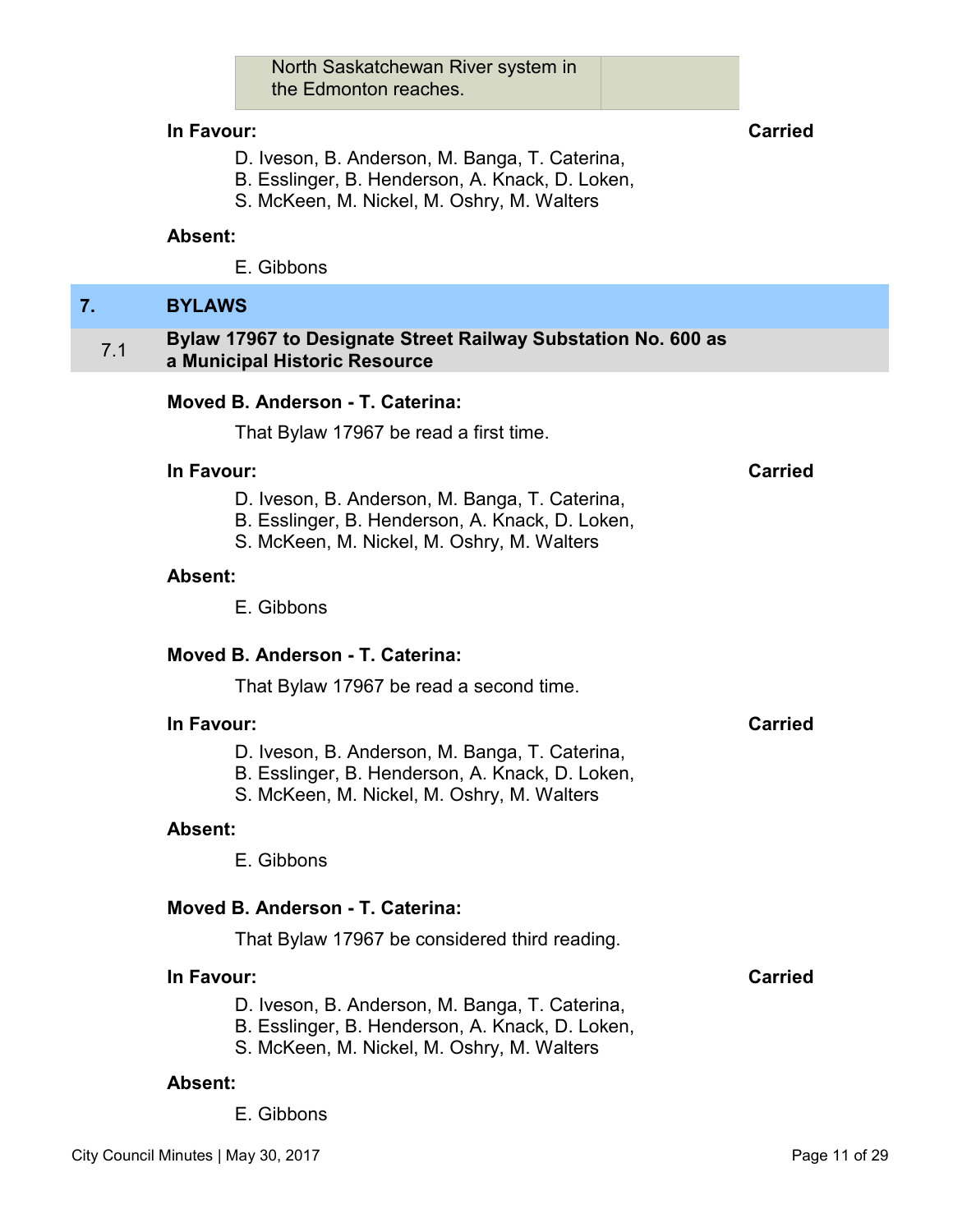#### <span id="page-11-0"></span>**Moved B. Anderson - T. Caterina:**

| That Bylaw 17967 be read a third time. | Distribution |
|----------------------------------------|--------------|
|                                        | ∣ List       |

#### **In Favour: Carried**

- D. Iveson, B. Anderson, M. Banga, T. Caterina,
- B. Esslinger, B. Henderson, A. Knack, D. Loken,
- S. McKeen, M. Nickel, M. Oshry, M. Walters

#### **Absent:**

E. Gibbons

## 7.2 **Bylaw 17984 to Designate the Mill Creek House as a Municipal Historic Resource**

#### **Moved B. Anderson - T. Caterina:**

That Bylaw 17984 be read a first time.

#### **In Favour: Carried**

- D. Iveson, B. Anderson, M. Banga, T. Caterina,
- B. Esslinger, B. Henderson, A. Knack, D. Loken,
- S. McKeen, M. Nickel, M. Oshry, M. Walters

#### **Absent:**

E. Gibbons

#### **Moved B. Anderson - T. Caterina:**

That Bylaw 17984 be read a second time.

#### **In Favour: Carried**

- D. Iveson, B. Anderson, M. Banga, T. Caterina,
- B. Esslinger, B. Henderson, A. Knack, D. Loken,
- S. McKeen, M. Nickel, M. Oshry, M. Walters

#### **Absent:**

E. Gibbons

#### **Moved B. Anderson - T. Caterina:**

That Bylaw 17984 be considered for third reading.

## **In Favour: Carried**

- D. Iveson, B. Anderson, M. Banga, T. Caterina,
- B. Esslinger, B. Henderson, A. Knack, D. Loken,
- S. McKeen, M. Nickel, M. Oshry, M. Walters

#### **Absent:**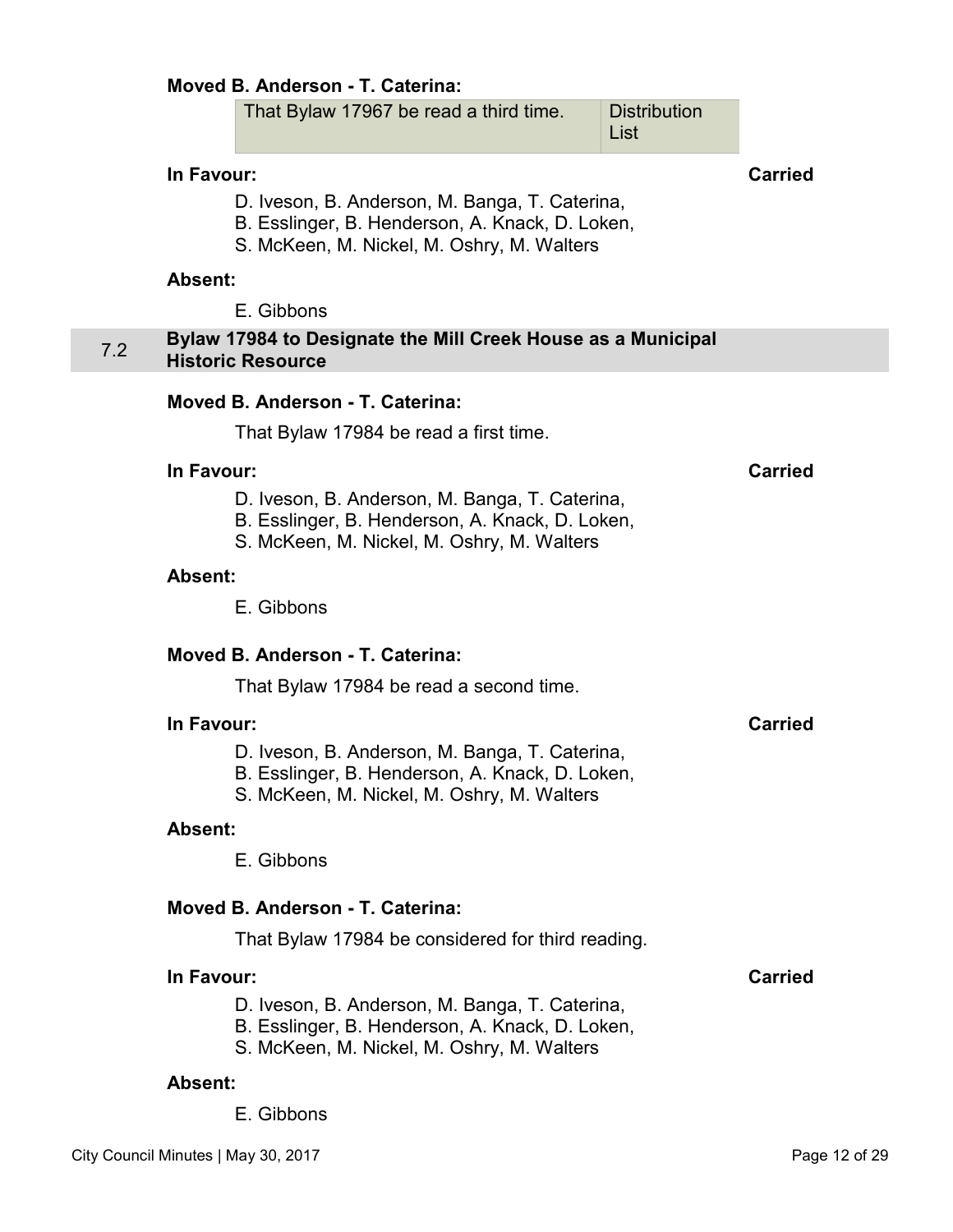## <span id="page-12-0"></span>**Moved B. Anderson - T. Caterina:**

| That Bylaw 17984 be read a third time. | Distribution |
|----------------------------------------|--------------|
|                                        | ∣ List       |

#### **In Favour: Carried**

- D. Iveson, B. Anderson, M. Banga, T. Caterina,
- B. Esslinger, B. Henderson, A. Knack, D. Loken,
- S. McKeen, M. Nickel, M. Oshry, M. Walters

#### **Absent:**

E. Gibbons

7.3 **Bylaw 18008 - A Bylaw to authorize the City of Edmonton to undertake, construct and finance Citizen Services Project - Lewis Farms Community Recreation Centre and Library**

#### **Moved B. Anderson - T. Caterina:**

## **In Favour: Carried**

D. Iveson, B. Anderson, M. Banga, T. Caterina,

- B. Esslinger, B. Henderson, A. Knack, D. Loken,
- S. McKeen, M. Nickel, M. Oshry, M. Walters

#### **Absent:**

E. Gibbons

7.4 **Bylaw 17980 - A Bylaw to authorize the City of Edmonton to undertake, construct and finance City Operations Project, Valley Line LRT - Phase 2** 

## **Moved B. Anderson - T. Caterina:**

| That Bylaw 17980 be read a first time. | Financial and |
|----------------------------------------|---------------|
|                                        | Corporate     |
|                                        | Svcs.         |

### **In Favour: Carried**

- D. Iveson, B. Anderson, M. Banga, T. Caterina,
- B. Esslinger, B. Henderson, A. Knack, D. Loken,
- S. McKeen, M. Nickel, M. Oshry, M. Walters

#### **Absent:**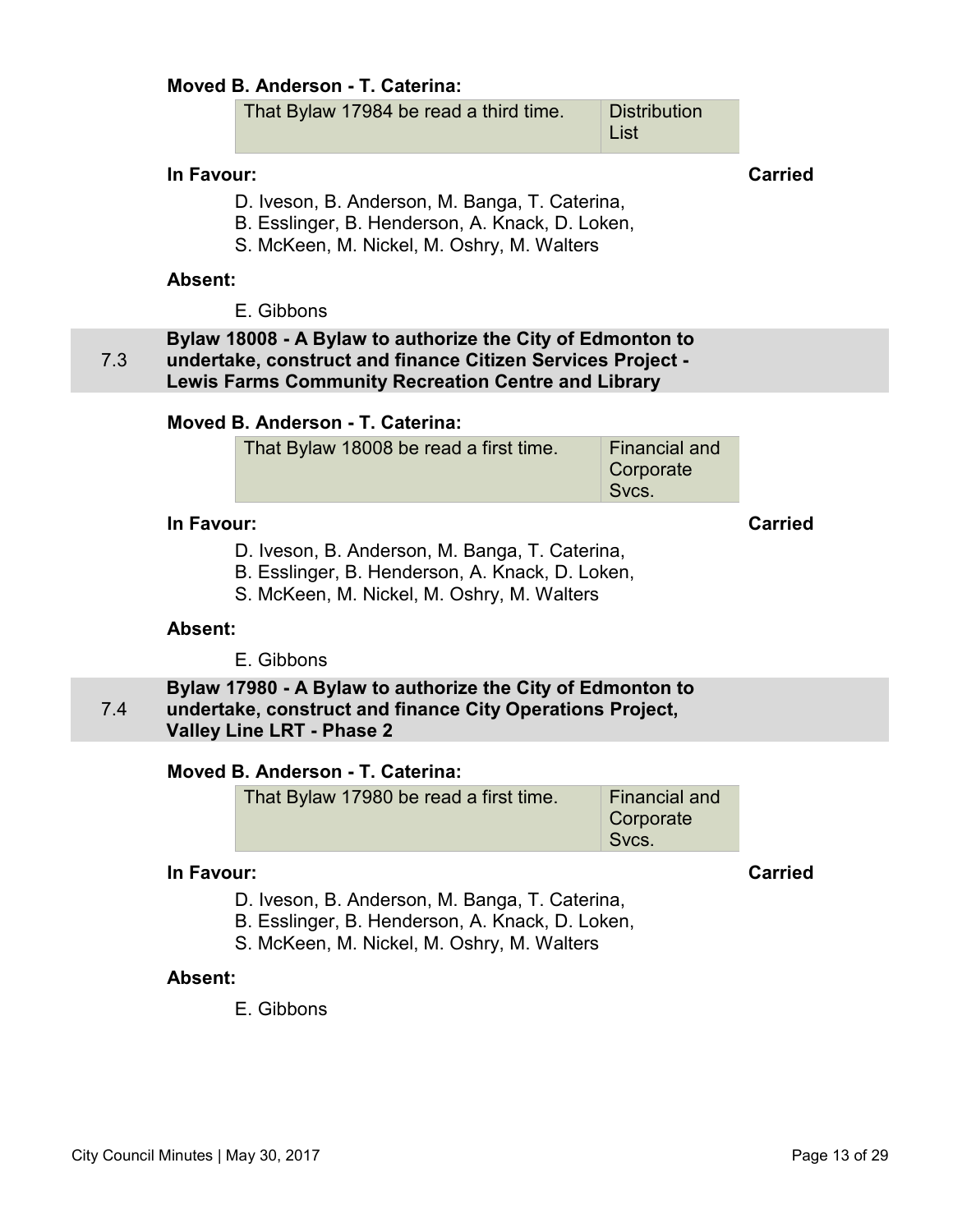#### <span id="page-13-0"></span>**Moved B. Anderson - T. Caterina:**

That Bylaw 17937 be read a first time.

#### **In Favour: Carried**

D. Iveson, B. Anderson, M. Banga, T. Caterina,

- B. Esslinger, B. Henderson, A. Knack, D. Loken,
	- S. McKeen, M. Nickel, M. Oshry, M. Walters

#### **Absent:**

E. Gibbons

#### **Moved B. Anderson - T. Caterina:**

That Bylaw 17937 be read a second time.

#### **In Favour: Carried**

- D. Iveson, B. Anderson, M. Banga, T. Caterina,
- B. Esslinger, B. Henderson, A. Knack, D. Loken,
- S. McKeen, M. Nickel, M. Oshry, M. Walters

#### **Absent:**

E. Gibbons

#### **Moved B. Anderson - T. Caterina:**

That Bylaw 17937 be considered for third reading.

#### **In Favour: Carried**

- D. Iveson, B. Anderson, M. Banga, T. Caterina,
- B. Esslinger, B. Henderson, A. Knack, D. Loken,
- S. McKeen, M. Nickel, M. Oshry, M. Walters

#### **Absent:**

E. Gibbons

#### **Moved B. Anderson - T. Caterina:**

| That Bylaw 17937 be read a third time. | Distribution |
|----------------------------------------|--------------|
|                                        | $\vert$ List |

#### **In Favour: Carried**

- D. Iveson, B. Anderson, M. Banga, T. Caterina,
- B. Esslinger, B. Henderson, A. Knack, D. Loken,
- S. McKeen, M. Nickel, M. Oshry, M. Walters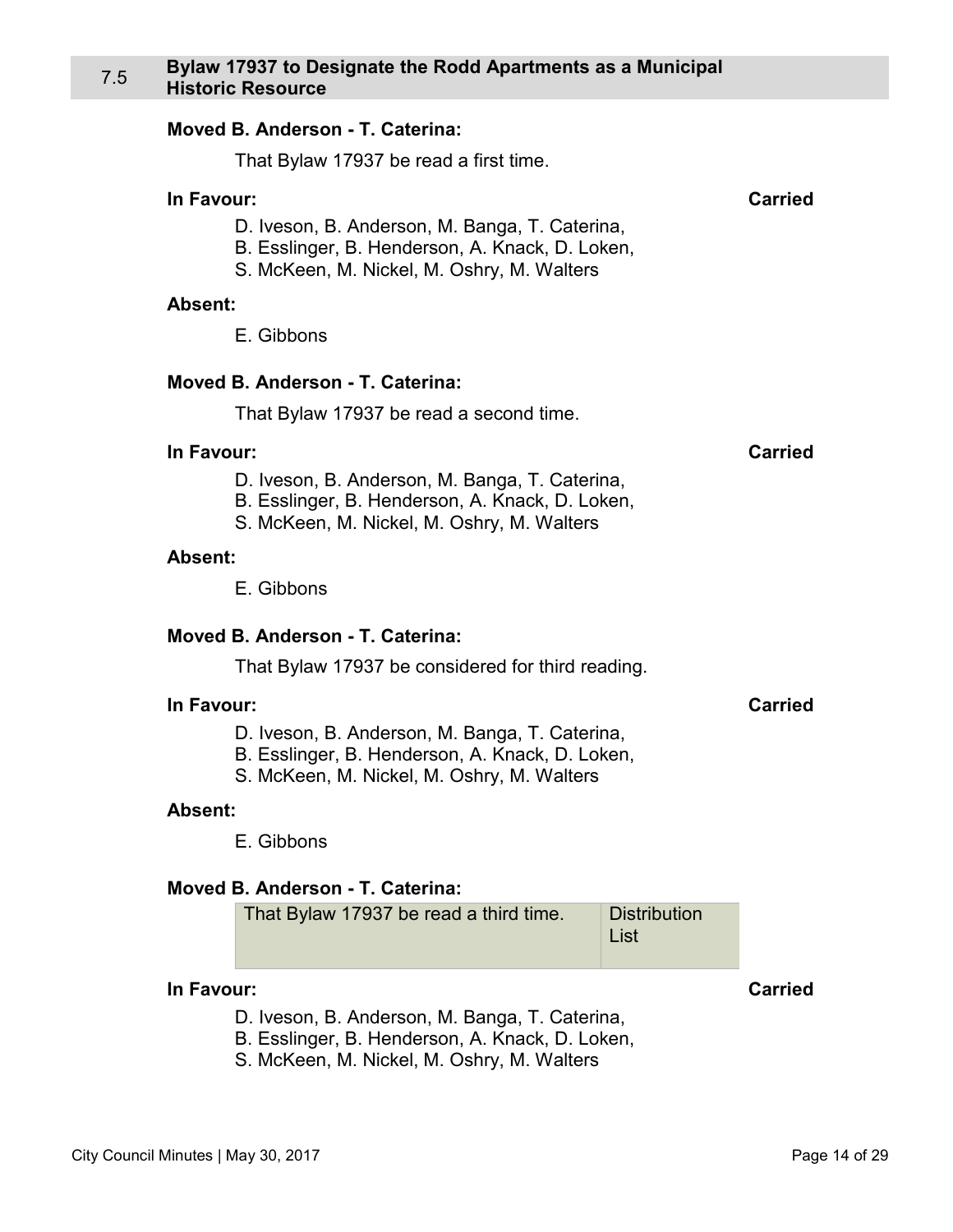E. Gibbons

## <span id="page-14-0"></span>7.6 **Bylaw 18010 - Closure of Vehicle Access - 10110 96 Street NW**

## **Moved B. Anderson - T. Caterina:**

That Bylaw 18010 be read a first time.

#### **In Favour: Carried**

D. Iveson, B. Anderson, M. Banga, T. Caterina,

- B. Esslinger, B. Henderson, A. Knack, D. Loken,
- S. McKeen, M. Nickel, M. Oshry, M. Walters

#### **Absent:**

E. Gibbons

#### **Moved B. Anderson - T. Caterina:**

That Bylaw 18010 be read a second time.

#### **In Favour: Carried**

D. Iveson, B. Anderson, M. Banga, T. Caterina,

- B. Esslinger, B. Henderson, A. Knack, D. Loken,
- S. McKeen, M. Nickel, M. Oshry, M. Walters

#### **Absent:**

E. Gibbons

#### **Moved B. Anderson - T. Caterina:**

That Bylaw 18010 be considered for third reading.

#### **In Favour: Carried**

- D. Iveson, B. Anderson, M. Banga, T. Caterina,
- B. Esslinger, B. Henderson, A. Knack, D. Loken,
- S. McKeen, M. Nickel, M. Oshry, M. Walters

#### **Absent:**

E. Gibbons

## **Moved B. Anderson - T. Caterina:**

That Bylaw 18010 be read a third time. Distribution List

## **In Favour: Carried**

D. Iveson, B. Anderson, M. Banga, T. Caterina,

B. Esslinger, B. Henderson, A. Knack, D. Loken,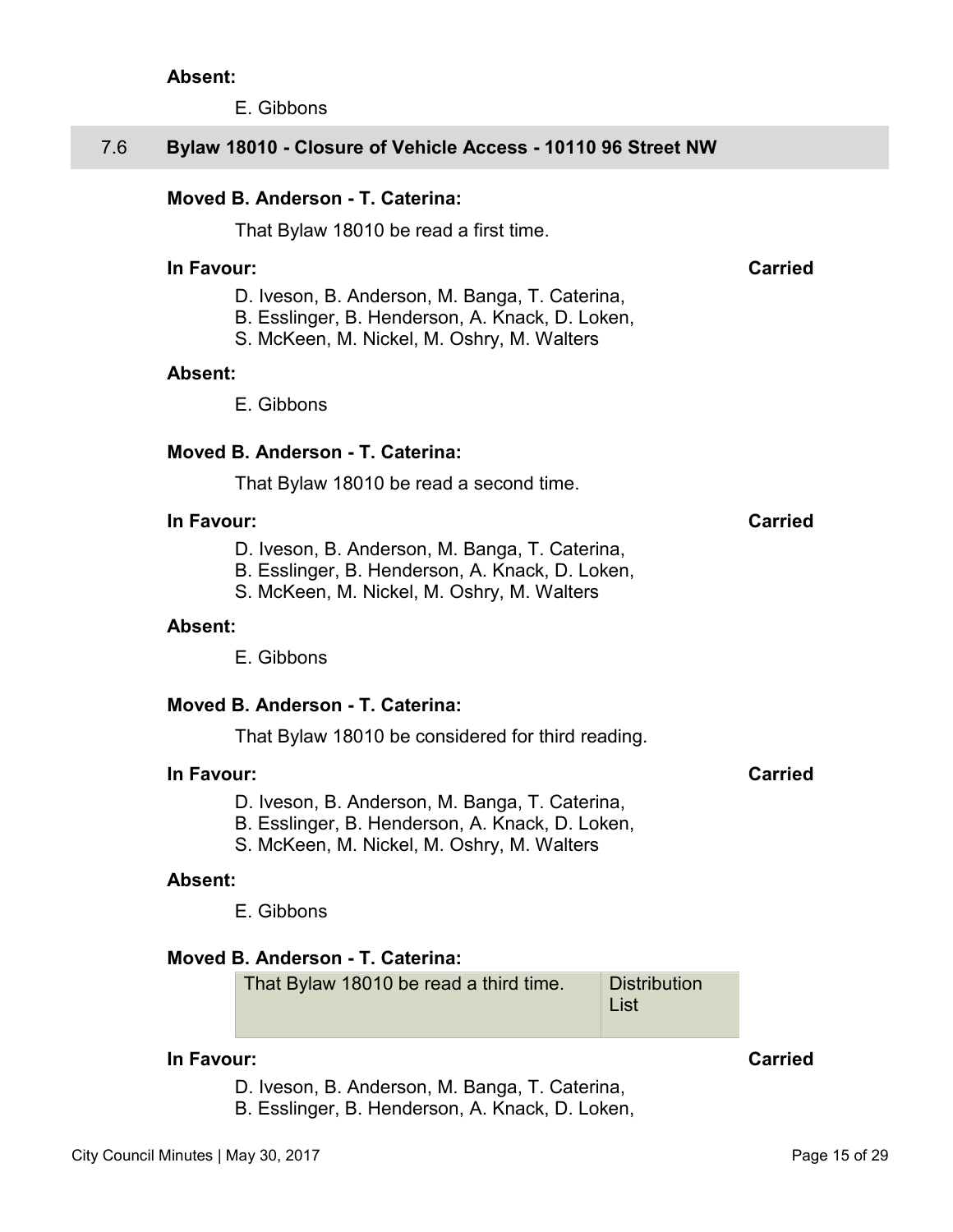E. Gibbons

## <span id="page-15-0"></span>7.7 **Bylaw 18009 - Closure of Vehicle Access - 9601 Jasper Avenue NW**

## **Moved B. Anderson - T. Caterina:**

That Bylaw 18009 be read a first time.

#### **In Favour: Carried**

- D. Iveson, B. Anderson, M. Banga, T. Caterina,
- B. Esslinger, B. Henderson, A. Knack, D. Loken,
- S. McKeen, M. Nickel, M. Oshry, M. Walters

#### **Absent:**

E. Gibbons

#### **Moved B. Anderson - T. Caterina:**

That Bylaw 18009 be read a second time.

#### **In Favour: Carried**

- D. Iveson, B. Anderson, M. Banga, T. Caterina,
- B. Esslinger, B. Henderson, A. Knack, D. Loken,
- S. McKeen, M. Nickel, M. Oshry, M. Walters

#### **Absent:**

E. Gibbons

## **Moved B. Anderson - T. Caterina:**

That Bylaw 18009 be considered for third reading.

#### **In Favour: Carried**

- D. Iveson, B. Anderson, M. Banga, T. Caterina,
- B. Esslinger, B. Henderson, A. Knack, D. Loken,
- S. McKeen, M. Nickel, M. Oshry, M. Walters

#### **Absent:**

E. Gibbons

## **Moved B. Anderson - T. Caterina:**

That Bylaw 18009 be read a third time. Distribution List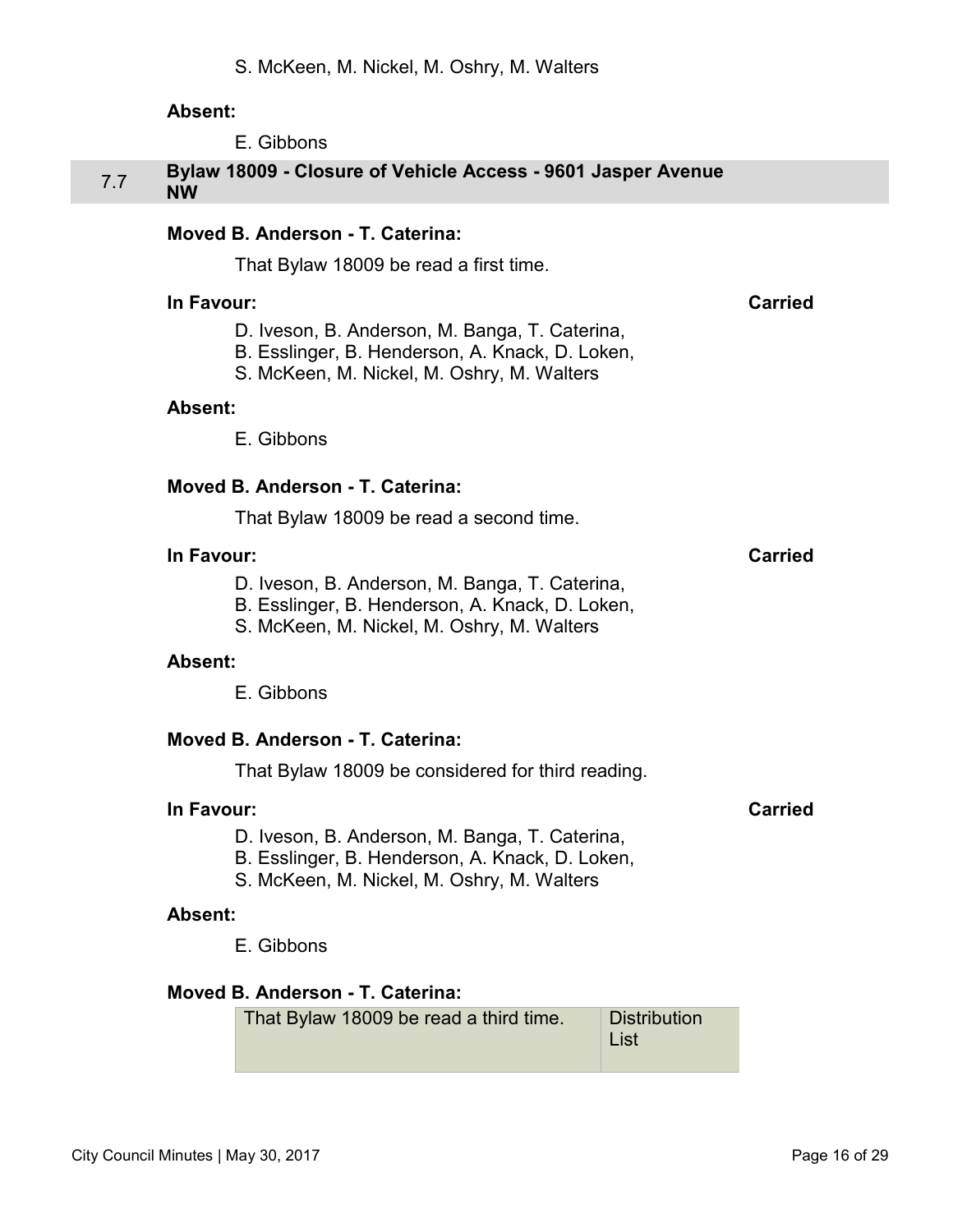- D. Iveson, B. Anderson, M. Banga, T. Caterina,
- B. Esslinger, B. Henderson, A. Knack, D. Loken,
- S. McKeen, M. Nickel, M. Oshry, M. Walters

E. Gibbons

#### <span id="page-16-0"></span>7.8 **Bylaw 17994 - Access closure to titled parcel at 10540 112 Street NW on 113 Street NW Access 1**

#### **Moved B. Anderson - T. Caterina:**

That Bylaw 17994 be read a first time.

#### **In Favour: Carried**

- D. Iveson, B. Anderson, M. Banga, T. Caterina,
- B. Esslinger, B. Henderson, A. Knack, D. Loken,
- S. McKeen, M. Nickel, M. Oshry, M. Walters

#### **Absent:**

E. Gibbons

#### **Moved B. Anderson - T. Caterina:**

That Bylaw 17994 be read a second time.

#### **In Favour: Carried**

- D. Iveson, B. Anderson, M. Banga, T. Caterina,
- B. Esslinger, B. Henderson, A. Knack, D. Loken,
- S. McKeen, M. Nickel, M. Oshry, M. Walters

#### **Absent:**

E. Gibbons

## **Moved B. Anderson - T. Caterina:**

That Bylaw 17994 be considered for third reading.

#### **In Favour: Carried**

- D. Iveson, B. Anderson, M. Banga, T. Caterina,
- B. Esslinger, B. Henderson, A. Knack, D. Loken,
- S. McKeen, M. Nickel, M. Oshry, M. Walters

#### **Absent:**

E. Gibbons

## **Moved B. Anderson - T. Caterina:**

That Bylaw 17994 be read a third time. Distribution List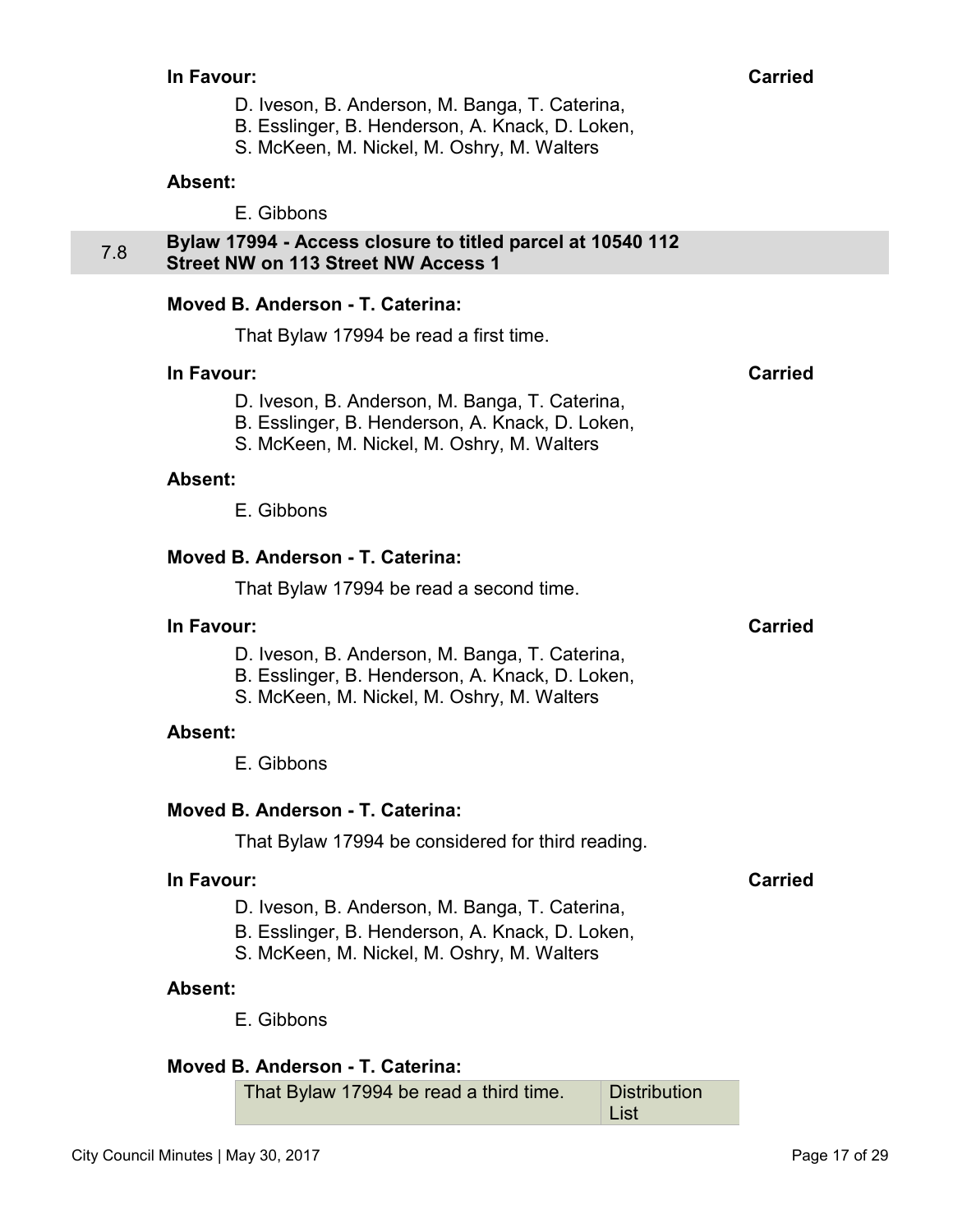- D. Iveson, B. Anderson, M. Banga, T. Caterina,
- B. Esslinger, B. Henderson, A. Knack, D. Loken,
- S. McKeen, M. Nickel, M. Oshry, M. Walters

E. Gibbons

#### <span id="page-17-0"></span>7.9 **Bylaw 17999 - Access closure to titled parcel at 10540 112 Street NW on 113 Street NW Access 2**

## **Moved B. Anderson - T. Caterina:**

That Bylaw 17999 be read a first time.

#### **In Favour: Carried**

- D. Iveson, B. Anderson, M. Banga, T. Caterina,
- B. Esslinger, B. Henderson, A. Knack, D. Loken,
- S. McKeen, M. Nickel, M. Oshry, M. Walters

#### **Absent:**

E. Gibbons

#### **Moved B. Anderson - T. Caterina:**

That Bylaw 17999 be read a second time.

#### **In Favour: Carried**

- D. Iveson, B. Anderson, M. Banga, T. Caterina,
- B. Esslinger, B. Henderson, A. Knack, D. Loken,
- S. McKeen, M. Nickel, M. Oshry, M. Walters

#### **Absent:**

E. Gibbons

## **Moved B. Anderson - T. Caterina:**

That Bylaw 17999 be considered for third reading.

#### **In Favour: Carried**

- D. Iveson, B. Anderson, M. Banga, T. Caterina,
- B. Esslinger, B. Henderson, A. Knack, D. Loken,
- S. McKeen, M. Nickel, M. Oshry, M. Walters

#### **Absent:**

E. Gibbons

## **Moved B. Anderson - T. Caterina:**

That Bylaw 17999 be read a third time. Distribution List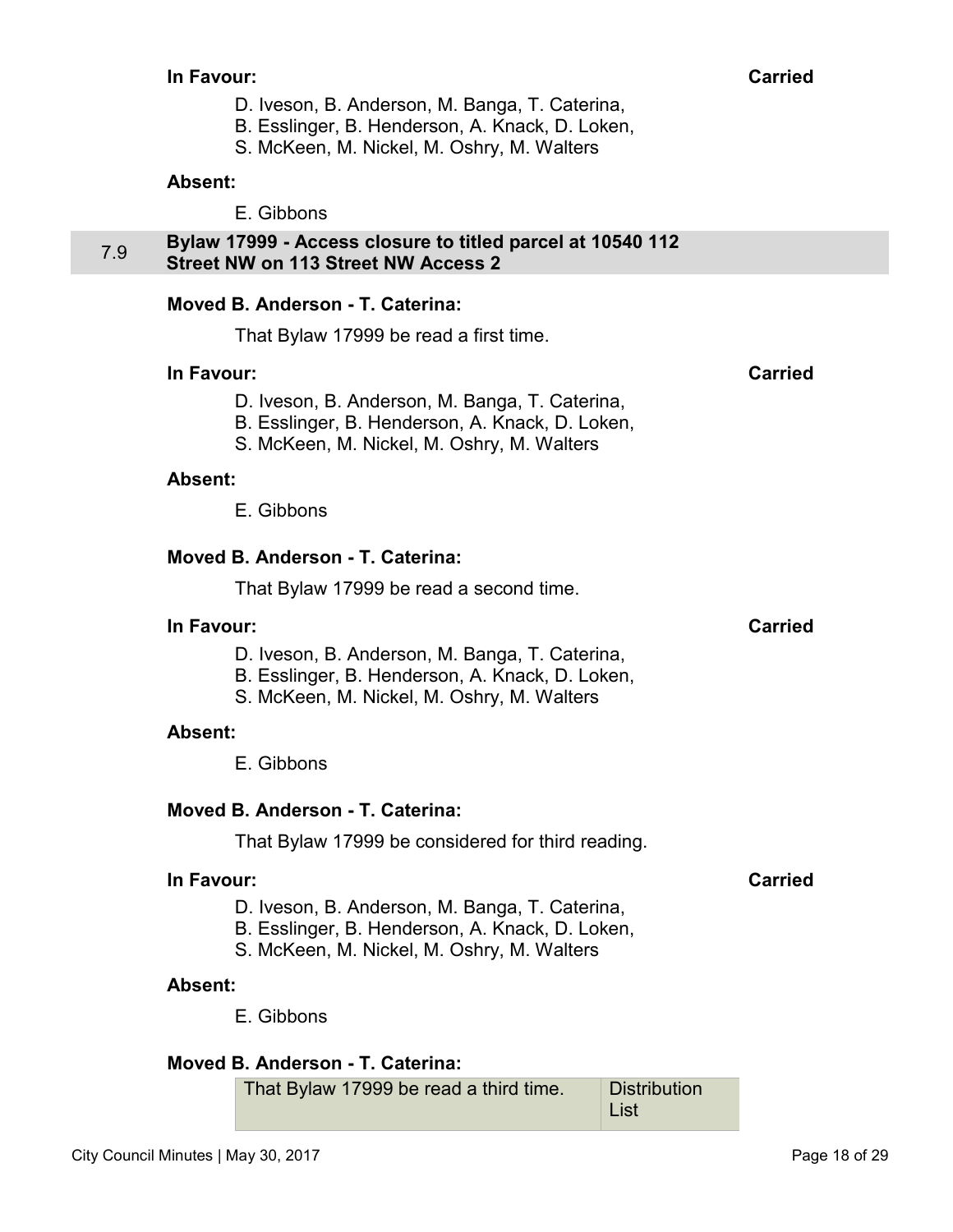- D. Iveson, B. Anderson, M. Banga, T. Caterina,
- B. Esslinger, B. Henderson, A. Knack, D. Loken,
- S. McKeen, M. Nickel, M. Oshry, M. Walters

E. Gibbons

#### <span id="page-18-0"></span>7.10 **Bylaw 17995 - Access closure to titled parcel at 10578 111 Street NW on 111 Street NW**

## **Moved B. Anderson - T. Caterina:**

That Bylaw 17995 be read a first time.

#### **In Favour: Carried**

- D. Iveson, B. Anderson, M. Banga, T. Caterina,
- B. Esslinger, B. Henderson, A. Knack, D. Loken,
- S. McKeen, M. Nickel, M. Oshry, M. Walters

#### **Absent:**

E. Gibbons

#### **Moved B. Anderson - T. Caterina:**

That Bylaw 17995 be read a second time.

#### **In Favour: Carried**

- D. Iveson, B. Anderson, M. Banga, T. Caterina,
- B. Esslinger, B. Henderson, A. Knack, D. Loken,
- S. McKeen, M. Nickel, M. Oshry, M. Walters

#### **Absent:**

E. Gibbons

## **Moved B. Anderson - T. Caterina:**

That Bylaw 17995 be considered for third reading.

#### **In Favour: Carried**

- D. Iveson, B. Anderson, M. Banga, T. Caterina,
- B. Esslinger, B. Henderson, A. Knack, D. Loken,
- S. McKeen, M. Nickel, M. Oshry, M. Walters

#### **Absent:**

E. Gibbons

## **Moved B. Anderson - T. Caterina:**

That Bylaw 17995 be read a third time. Distribution List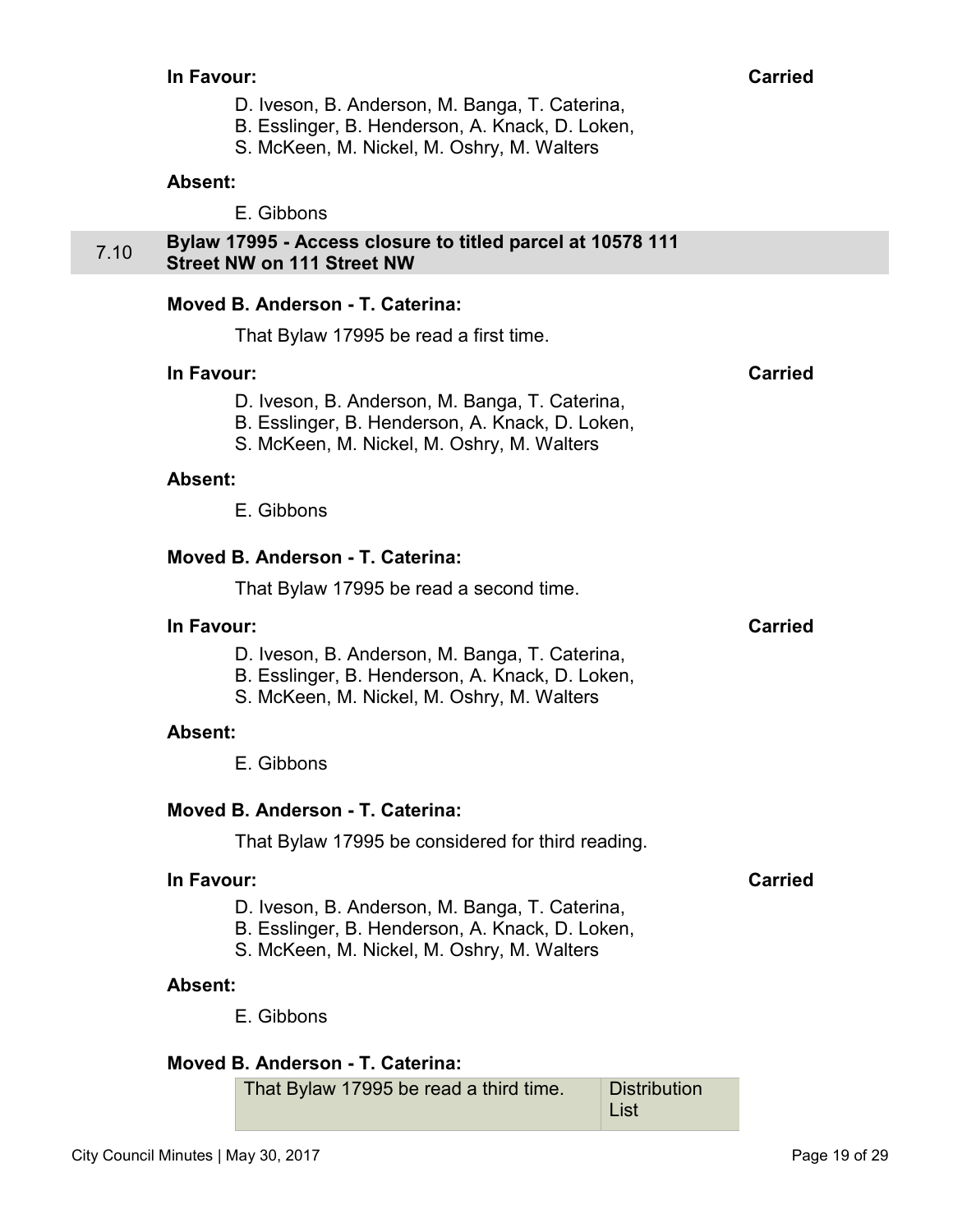- D. Iveson, B. Anderson, M. Banga, T. Caterina,
- B. Esslinger, B. Henderson, A. Knack, D. Loken,
- S. McKeen, M. Nickel, M. Oshry, M. Walters

E. Gibbons

#### <span id="page-19-0"></span>7.11 **Bylaw 17996 - Access closure to titled parcel at 10577 112 Street NW on 112 Street NW**

#### **Moved B. Anderson - T. Caterina:**

That Bylaw 17996 be read a first time.

#### **In Favour: Carried**

- D. Iveson, B. Anderson, M. Banga, T. Caterina,
- B. Esslinger, B. Henderson, A. Knack, D. Loken,
- S. McKeen, M. Nickel, M. Oshry, M. Walters

#### **Absent:**

E. Gibbons

#### **Moved B. Anderson - T. Caterina:**

That Bylaw 17996 be read a second time.

#### **In Favour: Carried**

- D. Iveson, B. Anderson, M. Banga, T. Caterina,
- B. Esslinger, B. Henderson, A. Knack, D. Loken,
- S. McKeen, M. Nickel, M. Oshry, M. Walters

#### **Absent:**

E. Gibbons

## **Moved B. Anderson - T. Caterina:**

That Bylaw 17996 be considered for third reading.

#### **In Favour: Carried**

- D. Iveson, B. Anderson, M. Banga, T. Caterina,
- B. Esslinger, B. Henderson, A. Knack, D. Loken,
- S. McKeen, M. Nickel, M. Oshry, M. Walters

#### **Absent:**

E. Gibbons

## **Moved B. Anderson - T. Caterina:**

That Bylaw 17996 be read a third time. Distribution List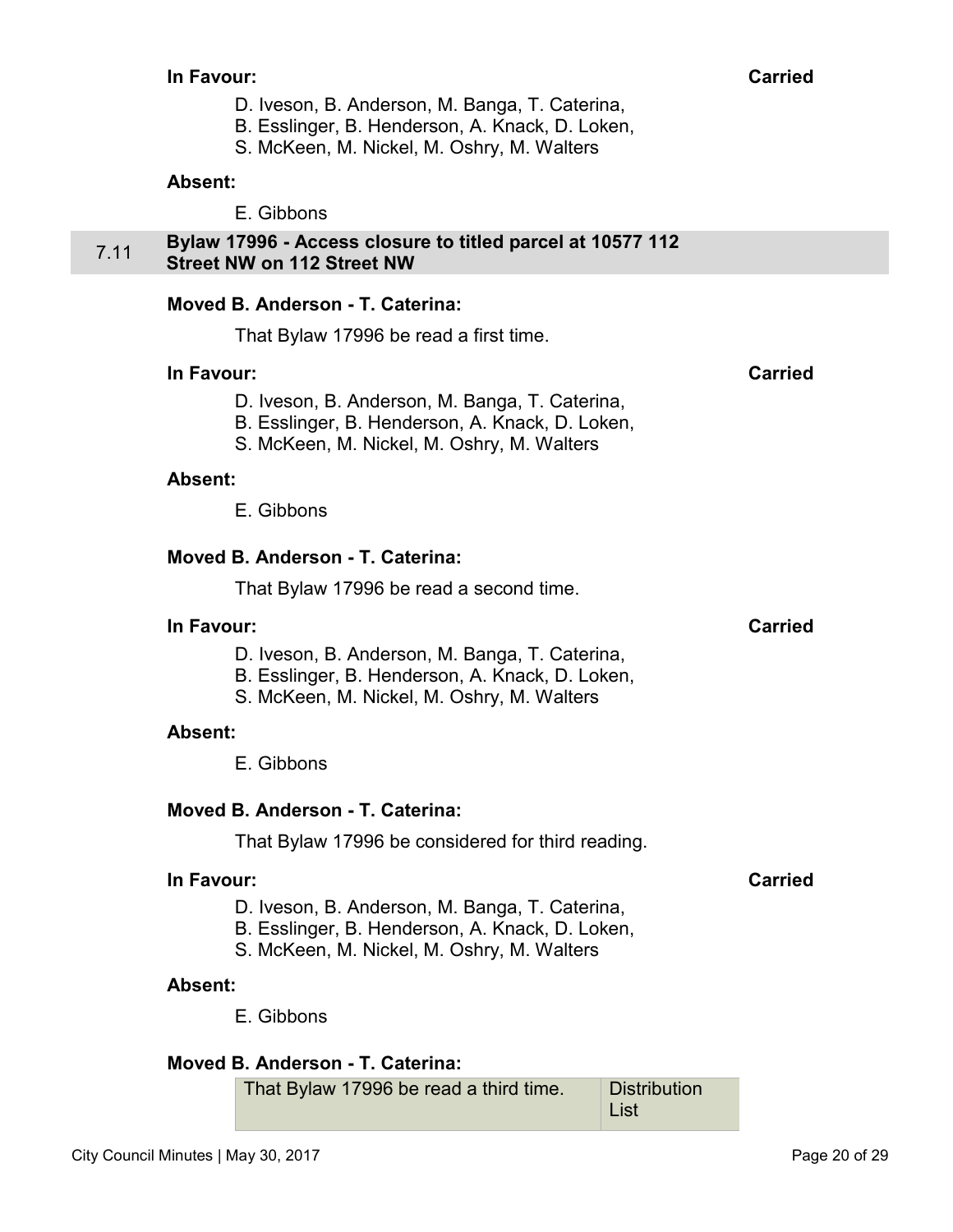- D. Iveson, B. Anderson, M. Banga, T. Caterina,
- B. Esslinger, B. Henderson, A. Knack, D. Loken,
- S. McKeen, M. Nickel, M. Oshry, M. Walters

E. Gibbons

#### <span id="page-20-0"></span>7.12 **Bylaw 17997 - Access closure to titled parcel at 10554 114 Street NW on 114 Street NW**

#### **Moved B. Anderson - T. Caterina:**

That Bylaw 17997 be read a first time.

#### **In Favour: Carried**

- D. Iveson, B. Anderson, M. Banga, T. Caterina,
- B. Esslinger, B. Henderson, A. Knack, D. Loken,
- S. McKeen, M. Nickel, M. Oshry, M. Walters

#### **Absent:**

E. Gibbons

#### **Moved B. Anderson - T. Caterina:**

That Bylaw 17997 be read a second time.

#### **In Favour: Carried**

- D. Iveson, B. Anderson, M. Banga, T. Caterina,
- B. Esslinger, B. Henderson, A. Knack, D. Loken,
- S. McKeen, M. Nickel, M. Oshry, M. Walters

#### **Absent:**

E. Gibbons

## **Moved B. Anderson - T. Caterina:**

That Bylaw 17997 be considered for third reading.

#### **In Favour: Carried**

- D. Iveson, B. Anderson, M. Banga, T. Caterina,
- B. Esslinger, B. Henderson, A. Knack, D. Loken,
- S. McKeen, M. Nickel, M. Oshry, M. Walters

#### **Absent:**

E. Gibbons

## **Moved B. Anderson - T. Caterina:**

That Bylaw 17997 be read a third time. Distribution List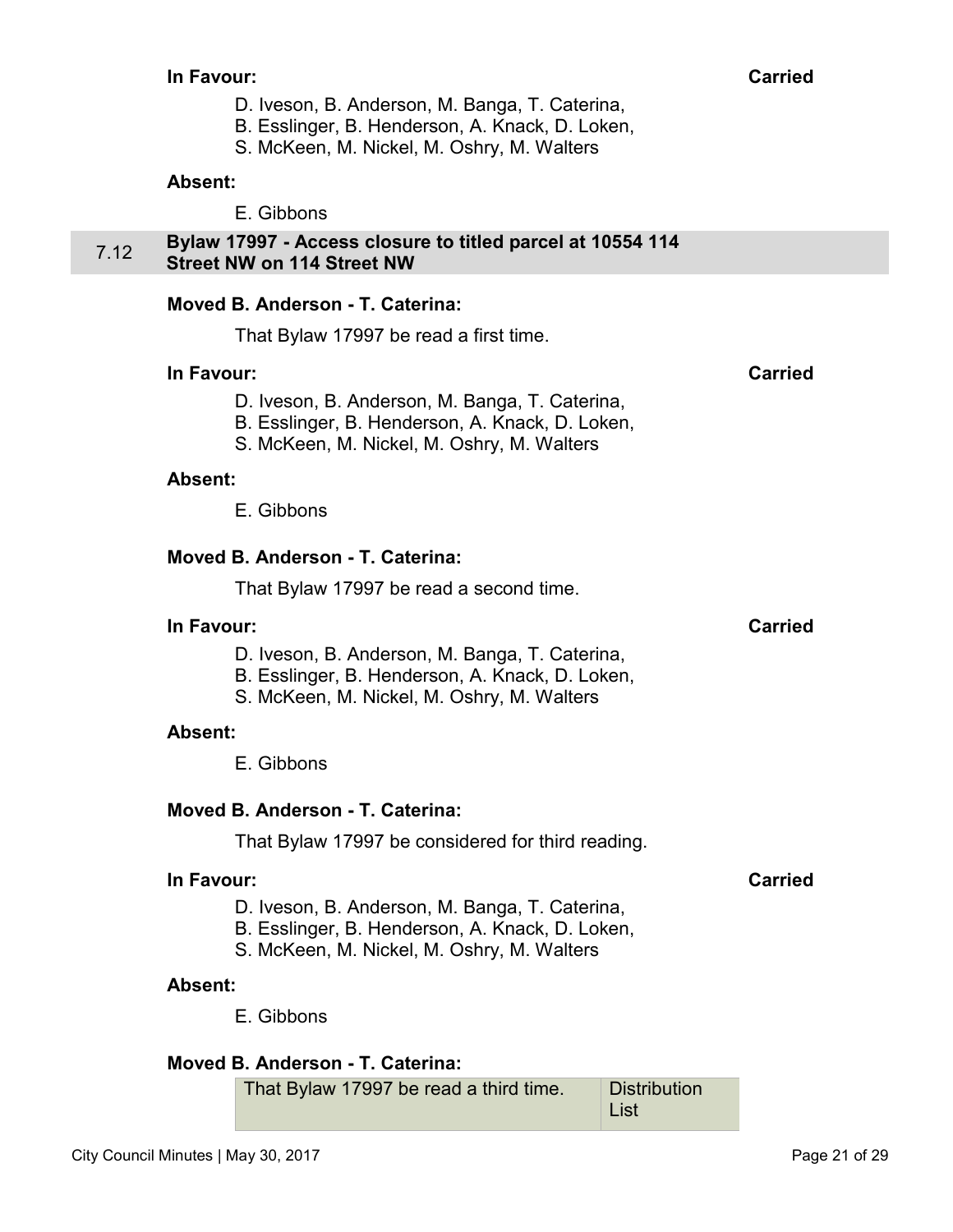- D. Iveson, B. Anderson, M. Banga, T. Caterina,
- B. Esslinger, B. Henderson, A. Knack, D. Loken,
- S. McKeen, M. Nickel, M. Oshry, M. Walters

E. Gibbons

#### <span id="page-21-0"></span>7.13 **Bylaw 17998 - Access closure to titled parcel at 10921 106 Avenue NW on 110 Street NW**

## **Moved B. Anderson - T. Caterina:**

That Bylaw 17998 be read a first time.

#### **In Favour: Carried**

- D. Iveson, B. Anderson, M. Banga, T. Caterina, B. Esslinger, B. Henderson, A. Knack, D. Loken,
- S. McKeen, M. Nickel, M. Oshry, M. Walters
- 

#### **Absent:**

E. Gibbons

## **Moved B. Anderson - T. Caterina:**

That Bylaw 17998 be read a second time.

#### **In Favour: Carried**

- D. Iveson, B. Anderson, M. Banga, T. Caterina,
- B. Esslinger, B. Henderson, A. Knack, D. Loken,
- S. McKeen, M. Nickel, M. Oshry, M. Walters

#### **Absent:**

E. Gibbons

## **Moved B. Anderson - T. Caterina:**

That Bylaw 17998 be considered for third reading.

#### **In Favour: Carried**

- D. Iveson, B. Anderson, M. Banga, T. Caterina,
- B. Esslinger, B. Henderson, A. Knack, D. Loken,
- S. McKeen, M. Nickel, M. Oshry, M. Walters

#### **Absent:**

E. Gibbons

## **Moved B. Anderson - T. Caterina:**

That Bylaw 17998 be read a third time. Distribution List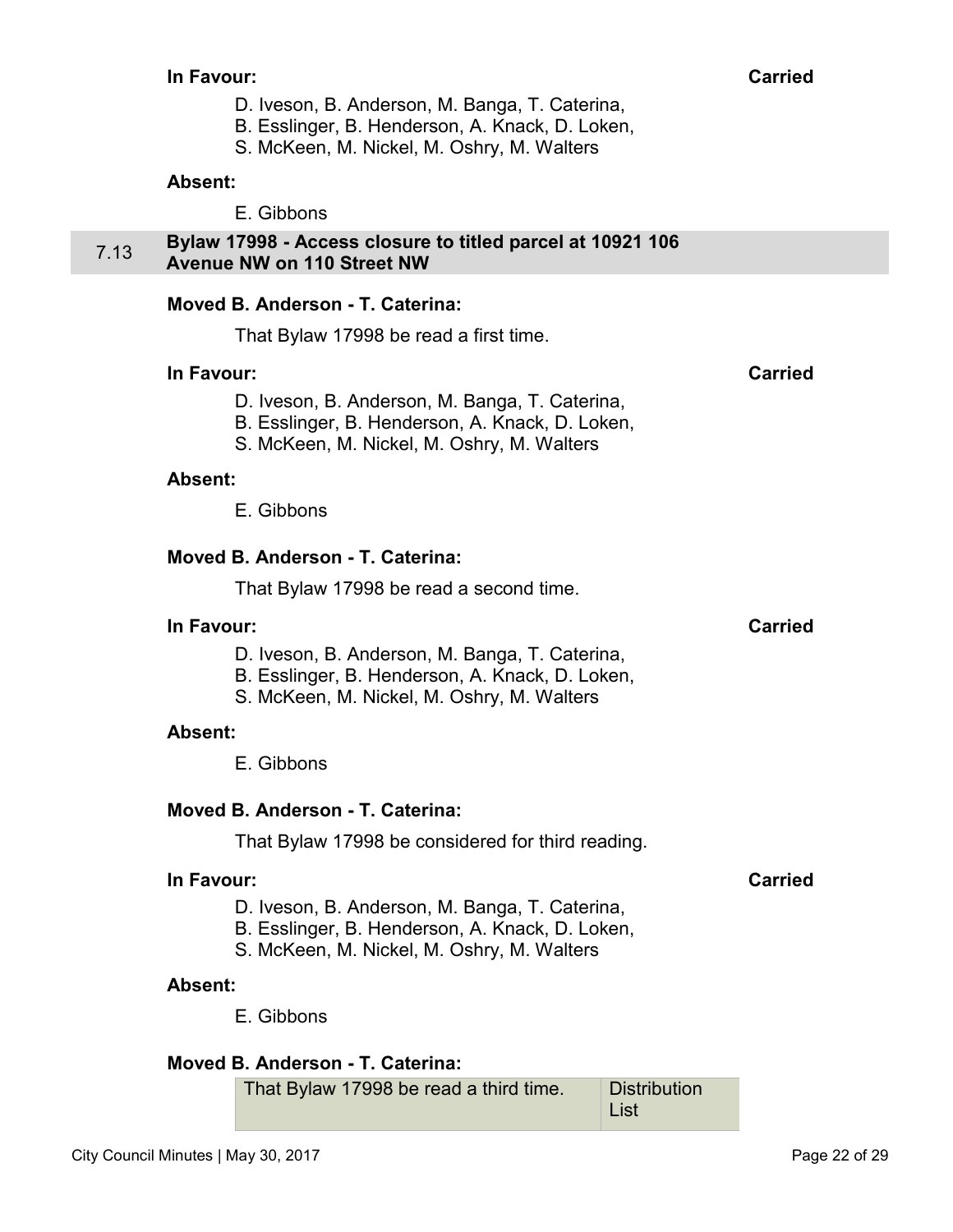#### <span id="page-22-0"></span>**In Favour: Carried**

- D. Iveson, B. Anderson, M. Banga, T. Caterina,
- B. Esslinger, B. Henderson, A. Knack, D. Loken,
- S. McKeen, M. Nickel, M. Oshry, M. Walters

#### **Absent:**

E. Gibbons

## **8. MOTIONS PENDING**

#### 8.1 **Community League Projects (M. Walters)**

J. Meliefste, Integrated Infrastructure Services, answered Council's questions.

## **Moved M. Walters - A. Knack:**

| <b>Community League Projects</b>                                                                                                                                                                                                                             | Citizen Svcs.                                             |
|--------------------------------------------------------------------------------------------------------------------------------------------------------------------------------------------------------------------------------------------------------------|-----------------------------------------------------------|
| That Administration provide a report on<br>the following:<br>1. A detailed outline of the process<br>and timing in which Community<br>Leagues must go through to apply<br>for grant funding and to complete a<br>community project, as well as the           | Due by:<br>Sep. 7, 2017<br>Community<br>and Pub.<br>Svcs. |
| City of Edmonton supports (internal<br>and/or external) provided to<br>Community Leagues when they<br>are applying for grant funding and<br>completing a community project.                                                                                  | Committee                                                 |
| 2. Options to engage with Community<br>Leagues to work towards<br>developing more volunteer friendly<br>approaches to applying for grant<br>funding and completing a<br>community project aimed at<br>making the process more<br>citizen/volunteer friendly. |                                                           |

## **In Favour: Carried**

- D. Iveson, B. Anderson, M. Banga, T. Caterina,
- B. Esslinger, B. Henderson, A. Knack, D. Loken,
- S. McKeen, M. Nickel, M. Oshry, M. Walters

#### **Absent:**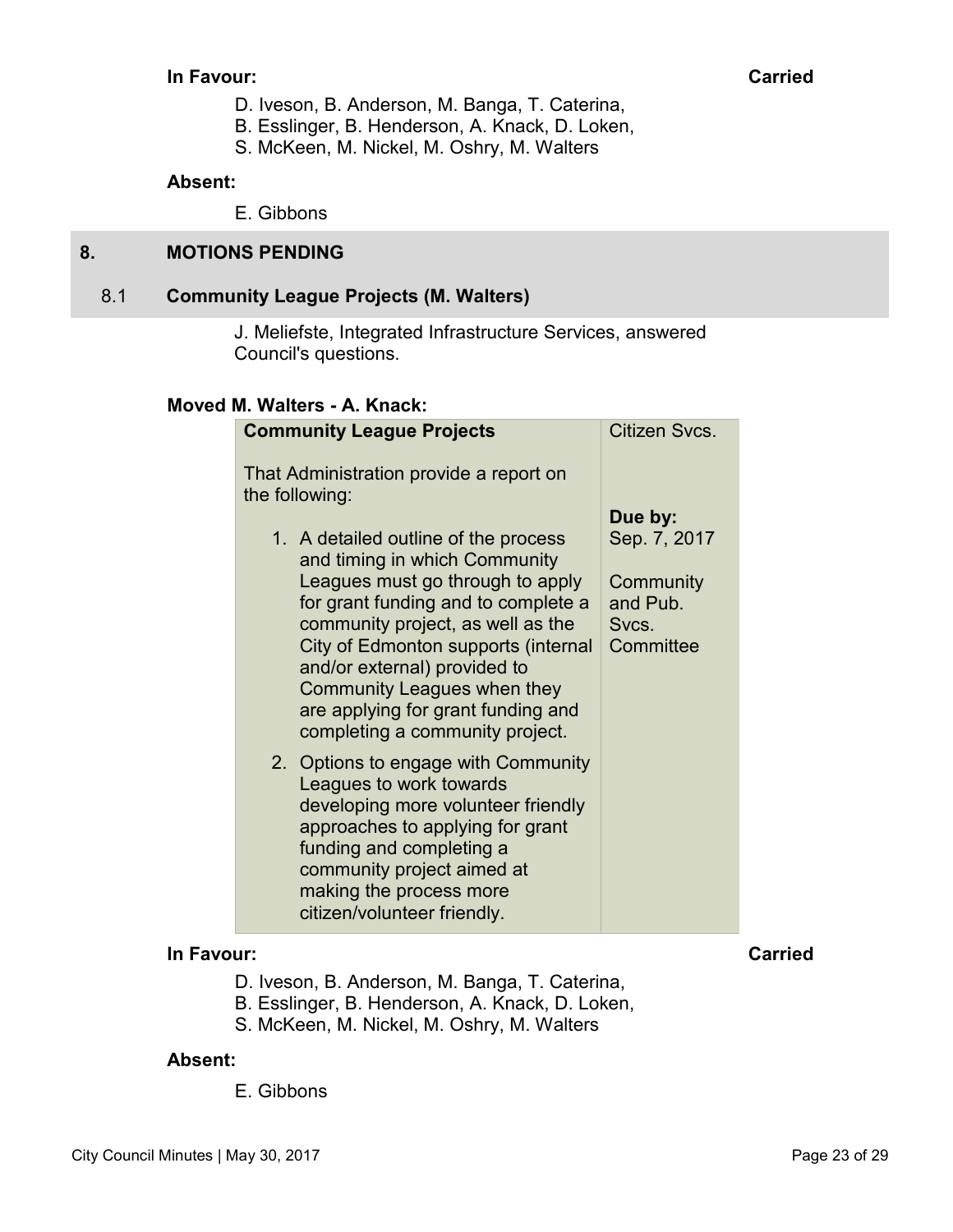## <span id="page-23-0"></span>**Moved M. Walters - B. Esslinger:**

|            | <b>Update on Refugees from Syria</b>                                                                       | Citizen Svcs.                          |                |
|------------|------------------------------------------------------------------------------------------------------------|----------------------------------------|----------------|
|            | That Administration provide an update on<br>the refugee experiences settling in<br>Edmonton, specifically: | Due by:                                |                |
|            | 1. The number of refugees that<br>arrived in Edmonton from Syria in<br>2016.                               | Aug. 21, 2017<br>Community<br>and Pub. |                |
|            | 2. How many were privately<br>sponsored versus government<br>sponsored?                                    | Svcs.<br>Committee                     |                |
|            | 3. How they are faring generally? Has<br>different sponsorship resulted in<br>different outcomes?          |                                        |                |
|            | 4. What gaps exists that could<br>improve their success in<br>Edmonton?                                    |                                        |                |
|            | 5. Are there specific challenges<br>needing more immediate attention<br>that we should be aware of?        |                                        |                |
|            | 6. The list of agencies and<br>institutional partners known to be<br>involved in this effort.              |                                        |                |
| In Favour: |                                                                                                            |                                        | <b>Carried</b> |

- D. Iveson, B. Anderson, M. Banga, T. Caterina,
- B. Esslinger, B. Henderson, A. Knack, D. Loken,
- S. McKeen, M. Nickel, M. Oshry, M. Walters

#### **Absent:**

E. Gibbons

#### 8.3 **City of Edmonton Signage (T. Caterina)**

At the May 9, 2017, City Council meeting, Councillor T. Caterina stated that he will move the following:

That Administration prepare a report outlining options for the return of the "City of Champions" slogan to welcome signs and the promotion of the slogan as a way to recognise volunteers, including those who rallied to help out after a tornado killed 27 people in 1987, and return to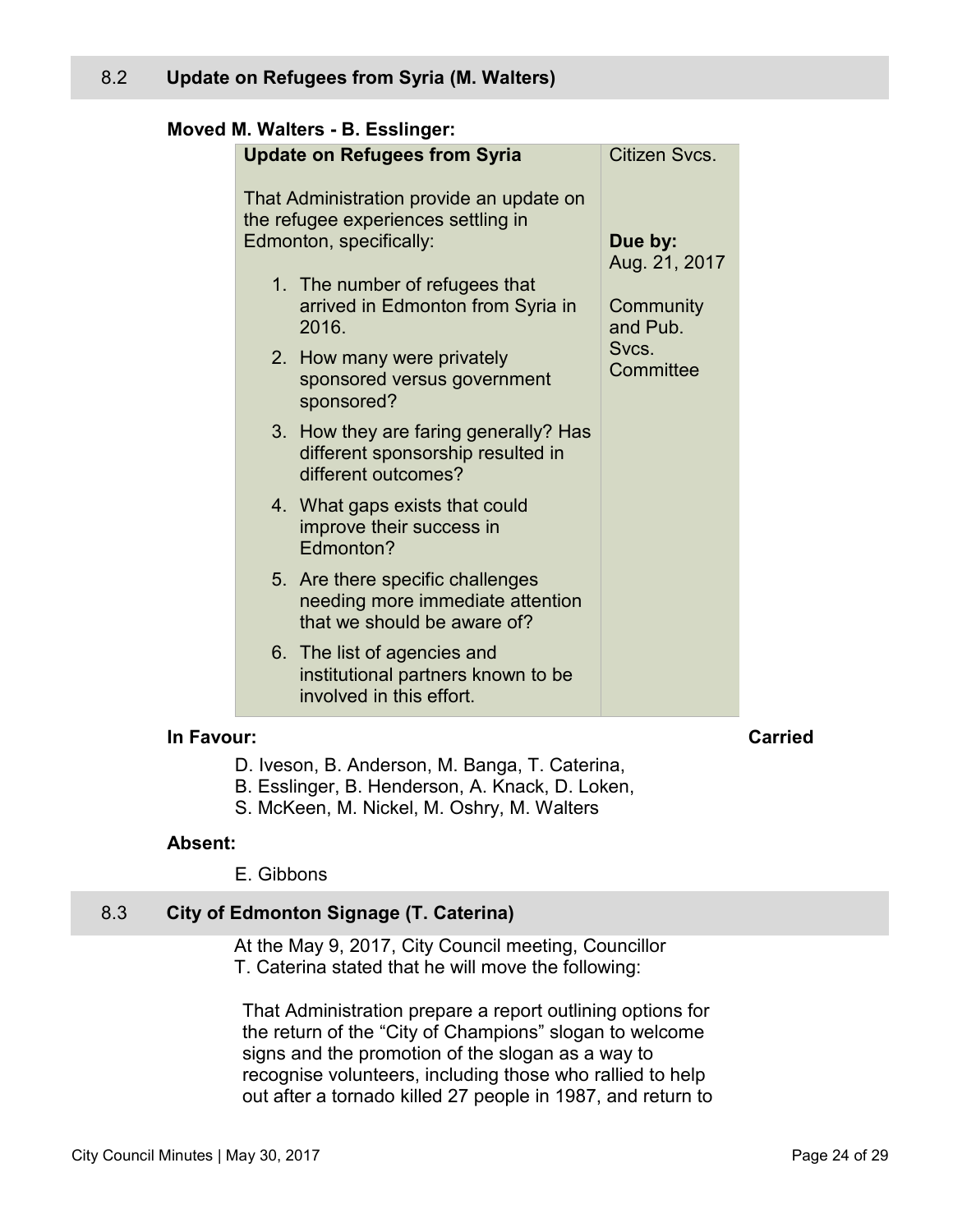<span id="page-24-0"></span>Committee.

With unanimous consent of Council, the wording of the above-noted motions pending was substituted with the following:

That the "City of Champions" slogan be returned to all City of Edmonton welcome signs.

## **Moved T. Caterina - B. Anderson:**

That the "City of Champions" slogan be returned to all City of Edmonton welcome signs.

#### **Amendment moved B. Anderson - M. Nickel:**

That "A" be added in front of "City of Champions" and that "returned" be changed to "added".

#### **For the Amendment: Carried**

B. Anderson, M. Banga, T. Caterina, B. Henderson, D. Loken, S. McKeen, M. Nickel, M. Walters

#### **Opposed:**

D. Iveson, B. Esslinger, A. Knack, M. Oshry

#### **Absent:**

E. Gibbons

#### **Motion as Amended, put:**

That the "A City of Champions" slogan be added to all City of Edmonton welcome signs.

#### **In Favour: Lost**

B. Anderson, M. Banga, T. Caterina, D. Loken, M. Nickel

#### **Opposed:**

D. Iveson, B. Esslinger, B. Henderson, A. Knack,

S. McKeen, M. Oshry, M. Walters

#### **Absent:**

E. Gibbons

## **9. PRIVATE REPORTS**

#### **Moved M. Oshry - A. Knack:**

That Council meet in private pursuant to sections 16, 21, 24, 25 and 27 of the *Freedom of Information and Protection of Privacy Act* for the discussion of items 9.1, 9.2, 9.3 and 9.4.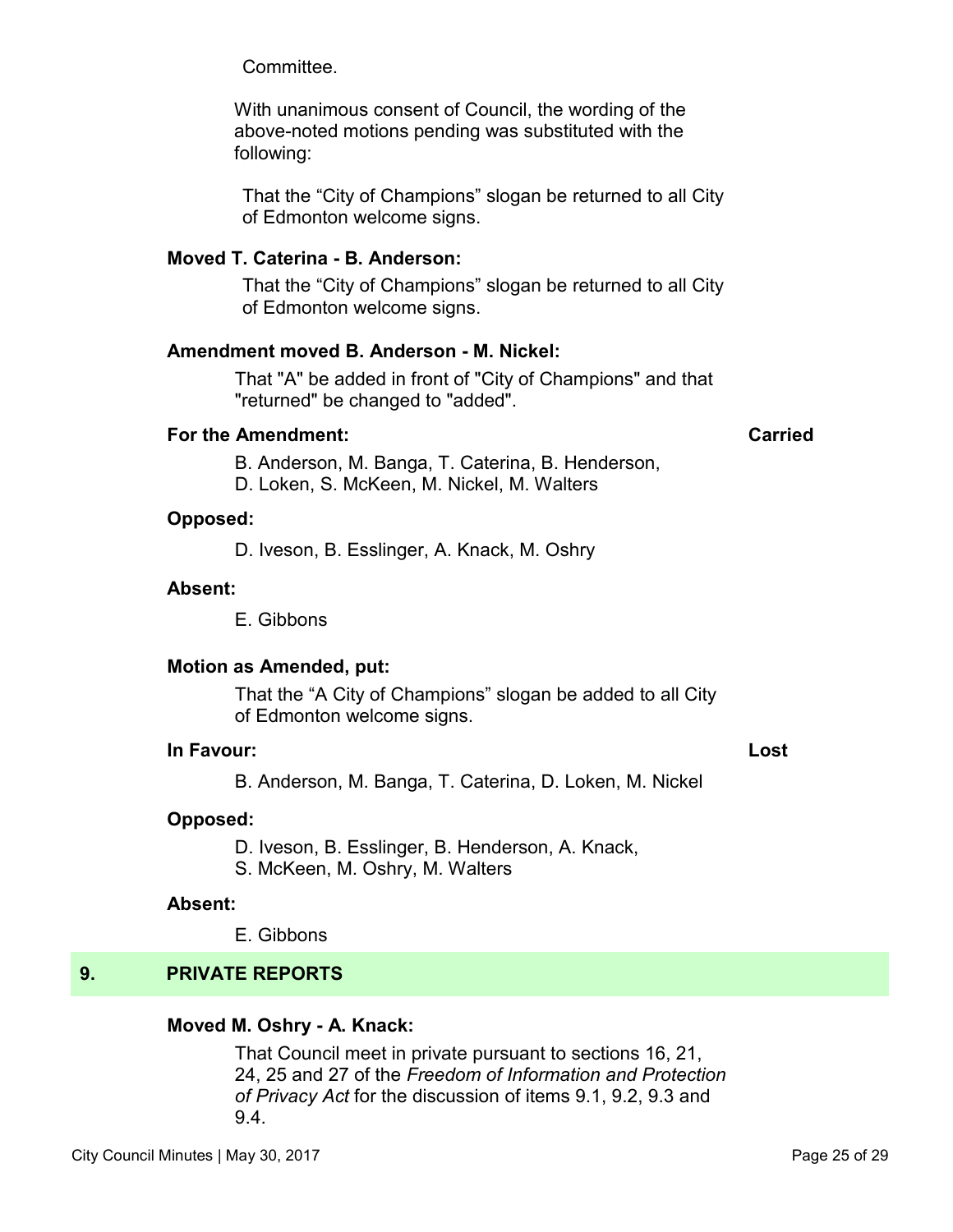#### <span id="page-25-0"></span>**In Favour: Carried**

D. Iveson, B. Anderson, M. Banga, T. Caterina,

B. Esslinger, B. Henderson, A. Knack, D. Loken,

S. McKeen, M. Nickel, M. Oshry, M. Walters

#### **Absent:**

E. Gibbons

Council met in private at 12:06 p.m.

#### **Moved M. Oshry - M. Walters:**

That Council meet in public.

#### **In Favour: Carried**

D. Iveson, M. Banga, T. Caterina, B. Esslinger,

B. Henderson, A. Knack, S. McKeen, M. Oshry, M. Walters

#### **Absent:**

B. Anderson, E. Gibbons, D. Loken, M. Nickel

Council met in public at 5:16 p.m.

#### 9.1 **Annexation Update**

Council met in private at 12:06 p.m., pursuant to sections 21, 24 and 25 of the *Freedom of Information and Protection of Privacy Act*.

Council met in public at 5:16 p.m.

#### **Moved M. Oshry - M. Banga:**

| 1. That the recommendations outlined in<br>revised Attachment 1 of the May 30,<br>2017, Sustainable Development report<br>CR 4669, be approved. | Sustainable<br>Dev. |
|-------------------------------------------------------------------------------------------------------------------------------------------------|---------------------|
| 2. That the May 30, 2017, Sustainable<br>Development report CR 4669 remain<br>private pureyent to contiene 01, 04                               |                     |

private pursuant to sections 21, 24 and 25 of the *Freedom of Information and Protection of Privacy Act*.

## **In Favour: Carried**

- D. Iveson, M. Banga, T. Caterina, B. Esslinger,
- B. Henderson, A. Knack, S. McKeen, M. Oshry, M. Walters

#### **Absent:**

B. Anderson, E. Gibbons, D. Loken, M. Nickel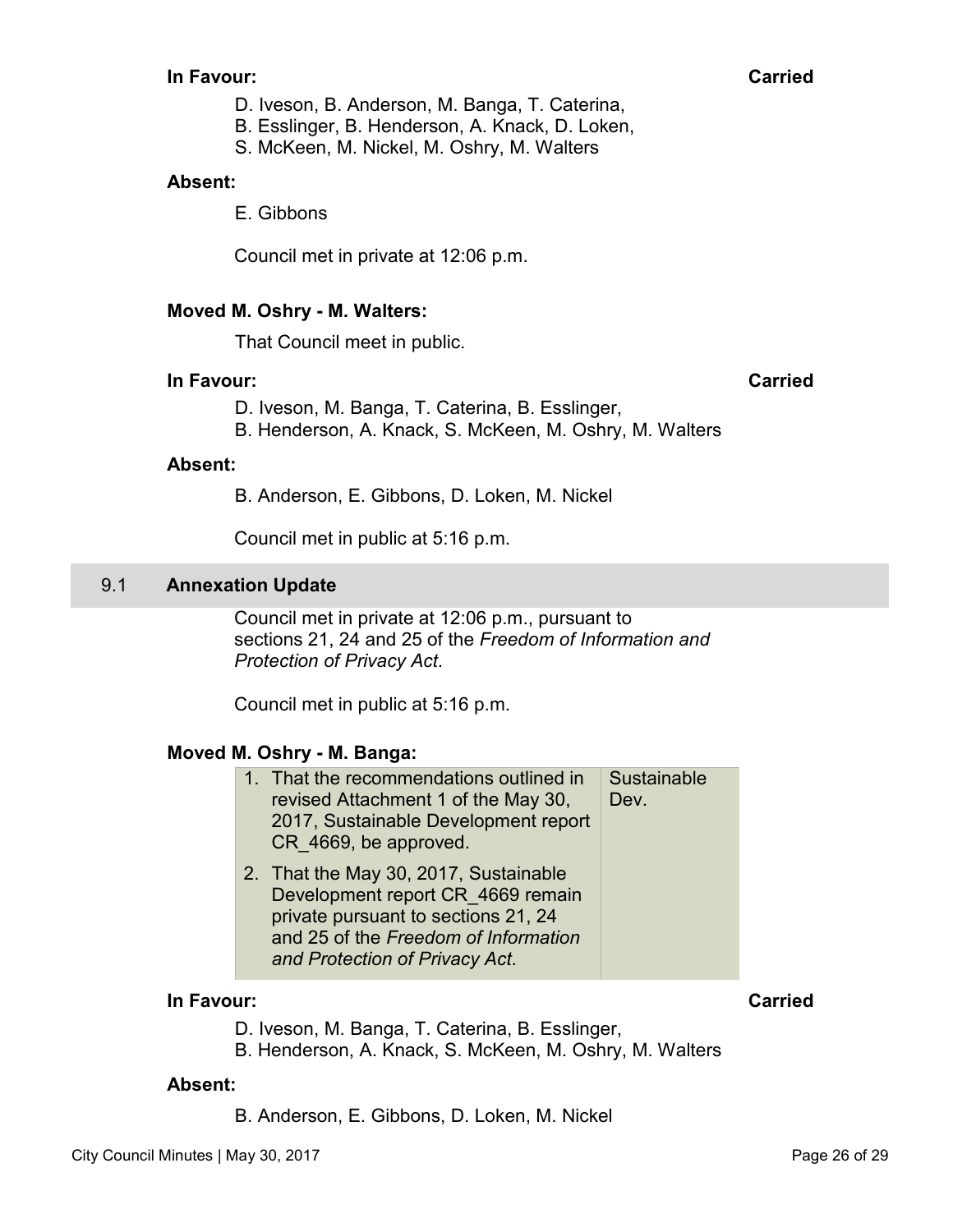## <span id="page-26-0"></span>9.2 **Northlands Update - Verbal Report**

Council met in private at 12:06 p.m., pursuant to sections 16, 24, 25 and 27 of the *Freedom of Information and Protection of Privacy Act*.

Council met in public at 5:16 p.m.

#### **Moved M. Oshry - M. Banga:**

| 1. That the May 30, 2017, Office of the<br>City Manager verbal report on<br>Northlands Update, be received for<br>information.                                                                                                   | Office of the<br><b>City Manager</b> |
|----------------------------------------------------------------------------------------------------------------------------------------------------------------------------------------------------------------------------------|--------------------------------------|
| 2. That the May 30, 2017, Office of the<br>City Manager verbal report on<br>Northlands Update remain private<br>pursuant to sections 16, 24, 25 and 27<br>of the Freedom of Information and<br><b>Protection of Privacy Act.</b> |                                      |

## **In Favour: Carried**

D. Iveson, M. Banga, T. Caterina, B. Esslinger,

B. Henderson, A. Knack, S. McKeen, M. Nickel, M. Oshry, M. Walters

#### **Absent:**

B. Anderson, E. Gibbons, D. Loken

#### 9.3 **Summer 2017 Event Request**

Council met in private at 12:06 p.m., pursuant to section 16 of the *Freedom of Information and Protection of Privacy Act*.

Council met in public at 5:16 p.m.

#### **Moved M. Oshry - M. Banga:**

| 1. That Attachment 7 be added to the<br>May 26, 2017, Citizen Services report<br>CR 4757.                                                                    | Citizen Svcs. |
|--------------------------------------------------------------------------------------------------------------------------------------------------------------|---------------|
| 2. That the actions outlined in<br>Attachment 7 of the May 26, 2017,<br>Citizen Services report CR 4757, be<br>approved.                                     |               |
| 3. That the May 26, 2017, Citizen<br>Services report CR_4757 remain<br>private pursuant to section 16 of the<br><b>Freedom of Information and Protection</b> |               |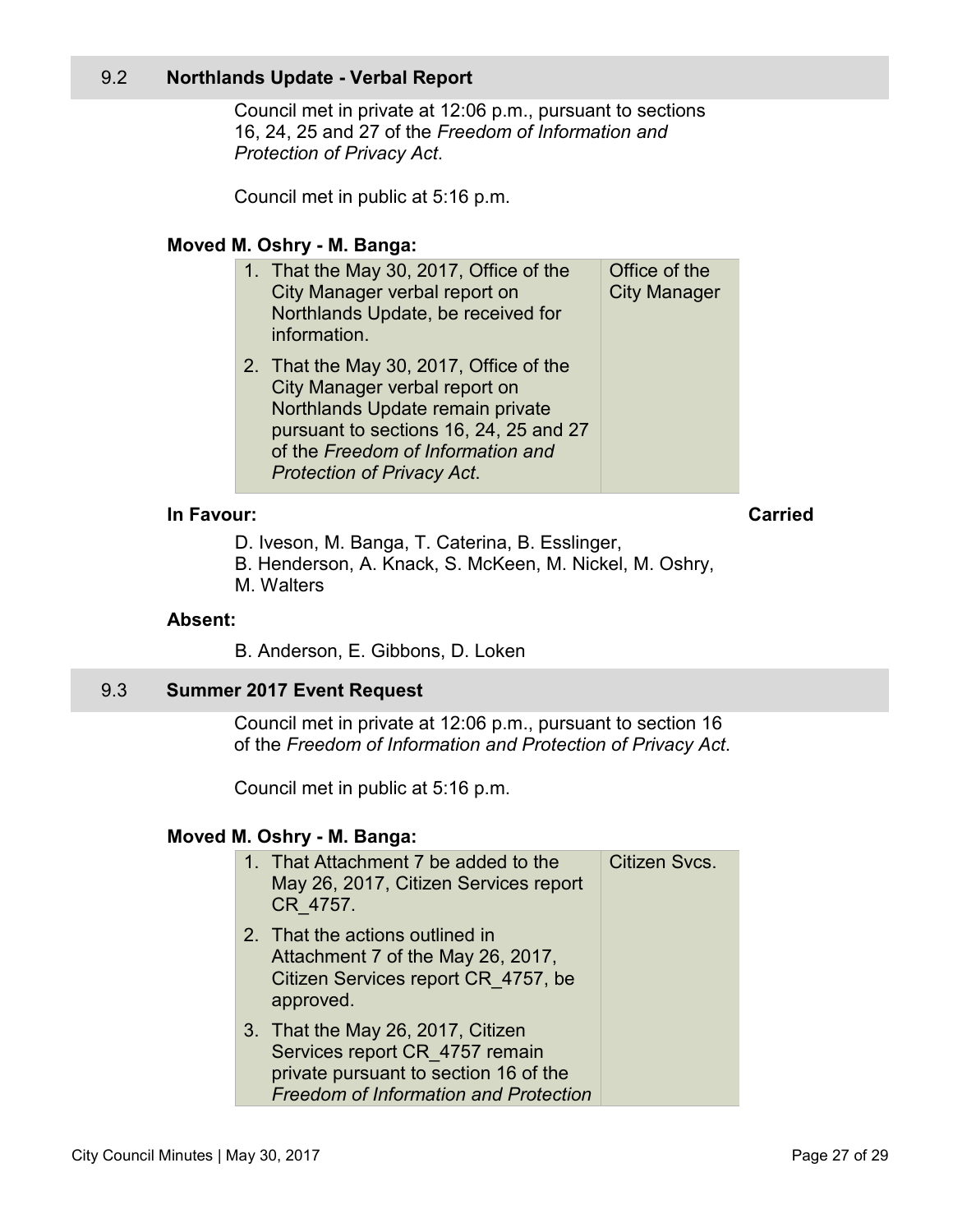#### <span id="page-27-0"></span>**In Favour:** Carried Carried Carried Carried Carried Carried Carried Carried Carried Carried Carried Carried Carried Carried Carried Carried Carried Carried Carried Carried Carried Carried Carried Carried Carried Carried C

- D. Iveson, M. Banga, T. Caterina, B. Esslinger,
- B. Henderson, A. Knack, S. McKeen, M. Nickel, M. Oshry,
- M. Walters

## **Absent:**

B. Anderson, E. Gibbons, D. Loken

## 9.4 **Contractual Update - Verbal report**

Council met in private at 12:06 p.m., pursuant to sections 16, 24, 25 and 27 of the *Freedom of Information and Protection of Privacy Act*.

Council met in public at 5:16 p.m.

#### **Moved M. Banga - D. Iveson:**

|  | 1. That the May 30, 2017, City<br>Operations verbal report on<br>Contractual Update, be received for<br>information.                                                                                                   | City Ops. |
|--|------------------------------------------------------------------------------------------------------------------------------------------------------------------------------------------------------------------------|-----------|
|  | 2. That the May 30, 2017, City<br>Operations verbal report on<br>Contractual Update remain private<br>pursuant to sections 16, 24, 25 and 27<br>of the Freedom of Information and<br><b>Protection of Privacy Act.</b> |           |

#### **In Favour: Carried**

- D. Iveson, M. Banga, T. Caterina, B. Esslinger,
- B. Henderson, A. Knack, S. McKeen, M. Nickel, M. Oshry,
- M. Walters

#### **Absent:**

B. Anderson, E. Gibbons, D. Loken

## **10. NOTICES OF MOTION AND MOTIONS WITHOUT CUSTOMARY NOTICE**

## 10.1 **Changes to Council Calendar (B. Esslinger)**

Councillor B. Esslinger requested permission to make a motion without notice regarding changes to the Council Calendar.

## **Moved S. McKeen - M. Nickel:**

That Councillor B. Esslinger be allowed to make a motion